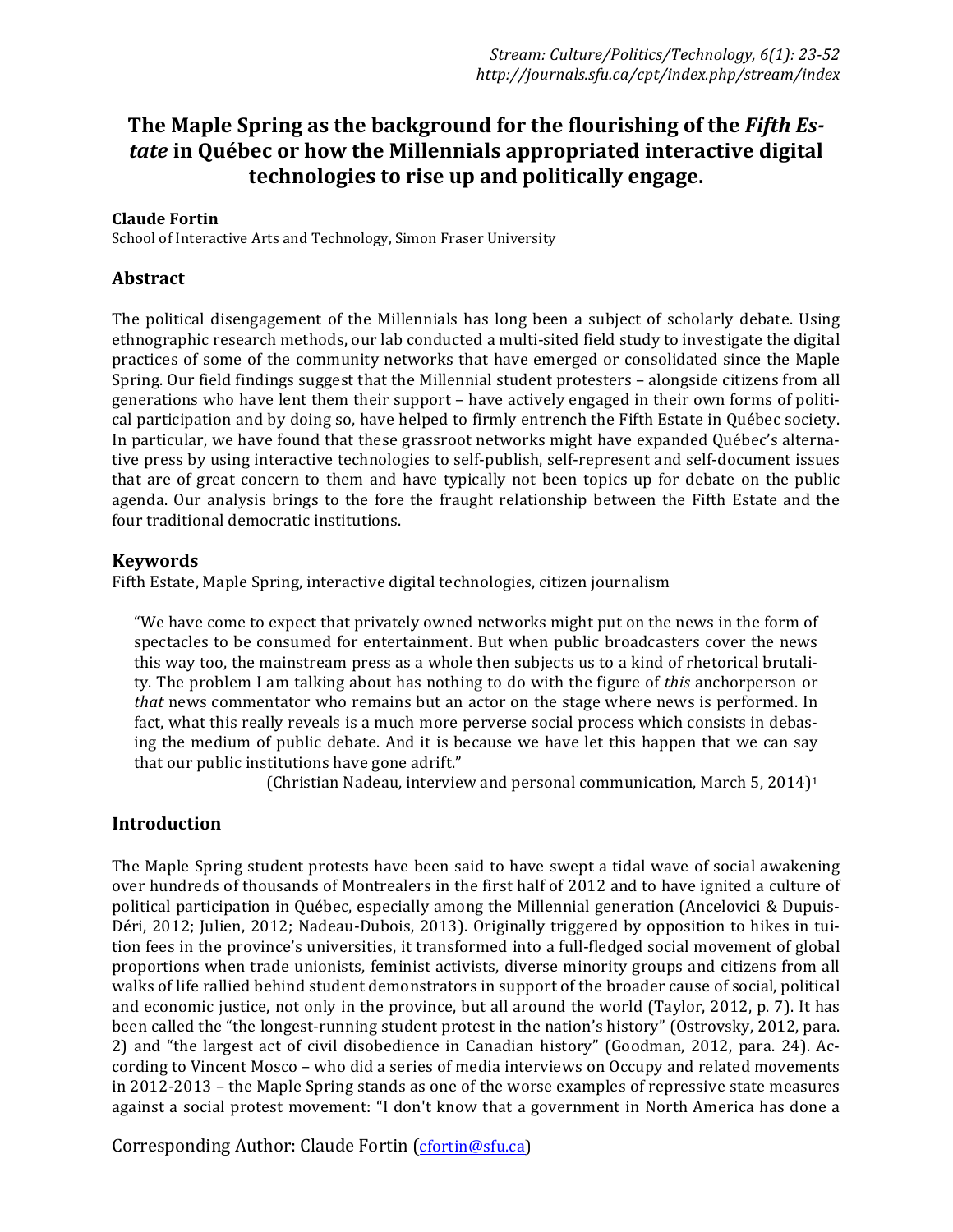worse job in handling and addressing the issues and the people than in Quebec [*sic*]" (Tousignant,  $2012$ , para.  $23$ <sup>2</sup>.

The International Network of Civil Liberties Organizations (INCLO) has taken the Maple Spring protests as one of nine case studies, which provide contemporary examples of repressive legislative, law enforcement and judicial responses in violation of individual's right to peaceful protests (2013, pp. 16-21). An in-depth report co-authored and co-published by the Ligue des droits et libertés (LDL), l'Association des juristes progressistes (AJP) and l'Association pour une solidarité syndicale étudiante (ASSÉ) has found that "during the student strike, law enforcement officials not only failed in their duty to respect freedom of expression and of peaceful assembly, they actually violated these rights by arresting people without legal foundation and using coercive methods against peaceful citizens" (2013, p. 15). This report describes in granular detail countless instances of police brutality, misconduct and strategic lawsuits against public participation, also known as SLAPP a form of legal intimation used to discourage participation in public protests or assembly (Landry, 2012, p.12). It also states that it was commonplace for police officers to inflict abusive or cruel detention conditions upon arrested demonstrators (LDL et al.,  $2013$ , p. 4), to attempt to neutralize protesters by using chemical irritants, tear gas, pepper spray, kinetic energy weapons, stun grenades, and by firing plastic or rubber bullets  $(p. 8)$ ; and to deploy crowd control and mass arrest techniques such as kettling  $(p. 13)$  and cavalry  $(La$  Presse Canadienne, 2013, para. 8).

A general malaise has set in among those who actively participated in this social movement, but also among those who bore close witness to it through their first-hand experiences as citizens simply trying to circulate through the streets of Montréal in early 2012. A significant number of articles, edited books, audio-visual documents and art works have been produced on the event since. Many offer personal accounts, empirical studies or editorial commentaries of the basic human rights violations towards protesters that were routinely perpetrated during the Maple Spring in the form of acts of political, judicial and policing repression. In particular, many citizens and civil rights associations have expressed public outrage at the *Service de police de la Ville de Montréal's* (SPVM) culture of brutality, misconduct, discriminatory profiling and abuses of power during their strategic law enforcement interventions, and have demanded, en masse, a public inquiry be held to investigate whether this might be a problem endemic to the SPVM.<sup>3</sup>

The gravity of this problem came to be well known on the streets and well supported in social media networks and alternative news feeds by a wide array of media texts generated by citizens and amateur journalists. These texts included photos, videos and detailed textual accounts. However, with the exception of the respected independent daily newspaper, *Le Devoir*, many protesters felt that the mainstream press hardly evoked this aspect of the Maple Spring.<sup>4</sup> On the contrary, they typically portrayed the SPVM as the guardian of civil order and protector of citizens, at times, going to the extent of manipulating news coverage to show how civilians or SPVM police officers were being victimized by students in the chaos and *mêlée* of the protests. Not only does the abundance of personal testimonies and primary sources collected by citizens as journalists provide hard evidence disproving this perspective, it also exposes it as outright fallacious.<sup>5</sup>

Without such audio-visual material evidence, civil rights associations would likely not have been in a position to investigate facts, and issue reports and recommendations that denounce the abusive political, legal and police repression of the Maple Spring social movement. Indeed, one report deplores how the bias shared by the state and the mainstream media works to legitimate a systematic and massive infringement of protesters' basic human rights:

When the State joins the media in publicly labelling and vilifying categories of citizens, describing them as irresponsible, violent, delinquent, and shameful examples, it violates their dignity and even justifies their repression. (LDL et al., 2013, p. 42).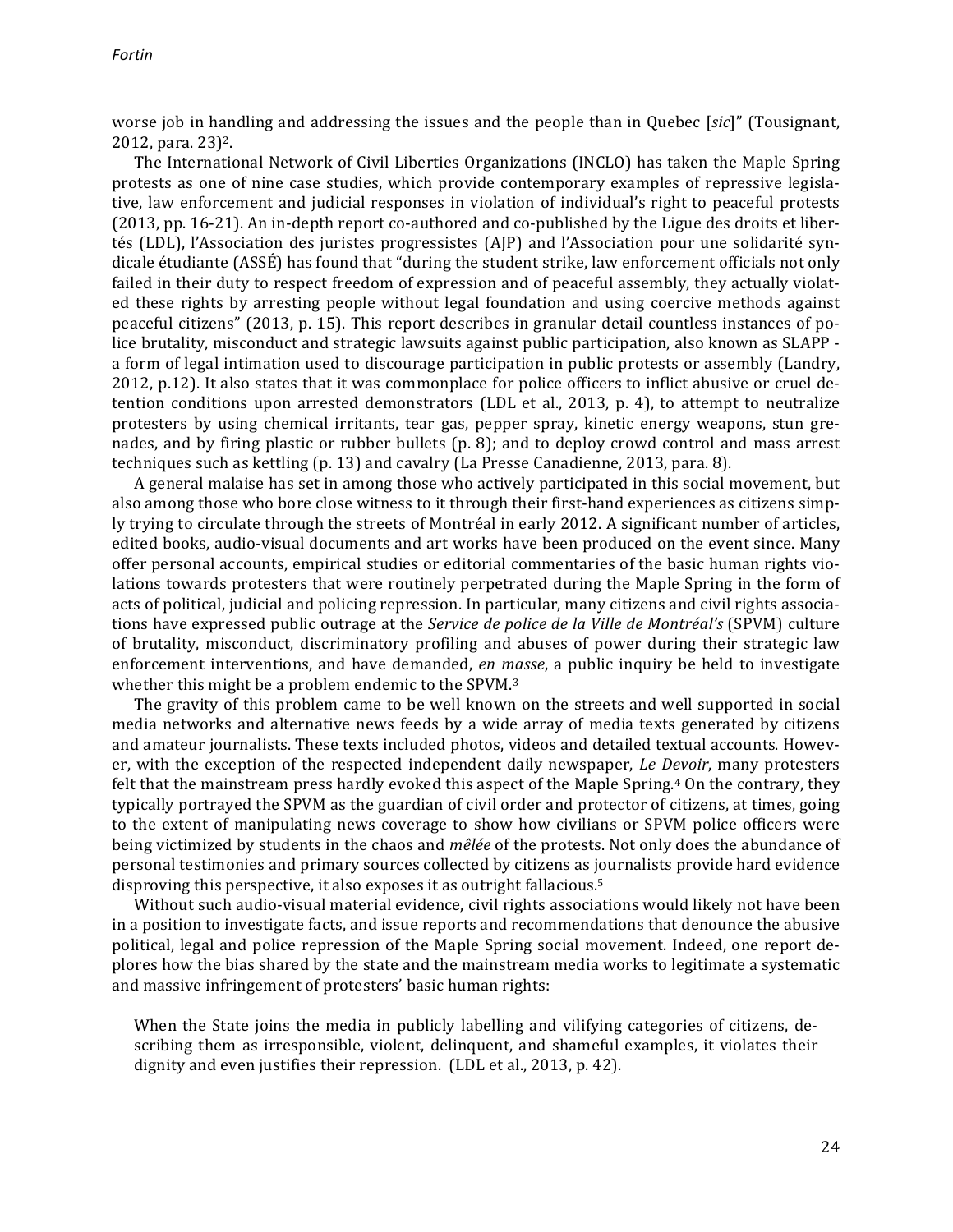LDL et al. (2013) also remarks that the mainstream press and police representatives propagated "misleading information...that led some to believe that not only student associations and organizers, but also individuals taking part in demonstrations, were breaking the law" (p. 29).<sup>6</sup> The sentiment that the mainstream press intentionally misinformed the citizenry on the nature of what really happened in the trenches of the Maple Spring protests was shared by most protesters we interviewed in Montréal in 2013-2014. Conversely, those who were never physically present during the protests and watched newscasts remotely did not feel they had been misinformed.

During the Maple Spring, the student press was actively involved in providing written accounts and editorials in university newspapers such as the *McGill Daily*, *Quartier Libre* and *Impact Campus*, and alternative news channels such as Concordia University Television (CUTV) and Université de Montréal's UniversiTV (UTV). Even though this student press showed legitimate credentials, over and over again, the SPVM violated its freedom of the press rights.<sup>7</sup> The SPVM also got in the way of other journalists from the mainstream media. For instance, established journalists from *Le Devoir* and other news organs were often intimidated and even brutalized by police officers, especially if they wore red squares and their press credentials were less visible.

The most bizarre of these incidents likely occurred when *Le Devoir* 20-year veteran staff photographer, Jacques Nadeau, was knocked down and almost trampled over by the horse of a SPVM cavalry patroller on May 15, 2012 (Bélair-Cirino, 2012).<sup>8</sup> One of his three cameras was destroyed on impact, while a second one was pushed into his abdomen, leaving him with severe bruising (Chapsal, 2013). As a result of this injury, Nadeau will have to undergo abdominal surgery in 2014; he is also scheduled to receive eye surgery to treat the toxic ocular effects of over a dozen exposures to tear gas and pepper spray he suffered during this field work (Jacques Nadeau, personal communication, March 4, 2014). A cameraman from UTV videorecorded the incident that took place as the cavalry unit was attempting to disperse protesters (UniversiTV, 2012,  $\lceil \sim 2 \text{m0s} \rceil$ ).<sup>9</sup> The video montage of various footage shot that same day also shows another cavalry patroller telling a CTV cameraman to stop filming as he circles around him on his horse, while civilians shout back at the officer to "let the press do its job...they have a mandate to cover the events" (UniversiTV, 2012,  $[-3$ min  $30$ s]).<sup>10</sup> During the Maple Spring, UTV posted this clip on their official website which has since been dismantled. The clip is now made available on VIMEO™ with the title "Where can the media go? – Events filmed on May 15, 2012" $11$ 

Because of the journalistic authority it has, our field findings suggest that *Le Devoir's* press coverage may have been instrumental in allowing the marginalized voices of those who were brutalized and unfairly charged by the police to be heard and taken seriously against the dominant discourse that was falsely disseminated in most mainstream news media channels. But perhaps more importantly, the sustained practices of citizen journalism that spawned from the Maple Spring protests has provided citizens with alternative news coverage that would otherwise never seen the light of day. Suzanne Bilodeau -- a member of *Mères en colère et solidaires*, a feminist group of mothers who supported the student strike -- stated in an interview:

"Thanks to social media, we were shown the hidden dimension of the Maple Spring...and especially the gap between "official" media news sources and what was really happening on the streets...I think this may have been the big difference between the 2012 demonstrations compared to those of previous years because this time, we had access to images that showed a truth that we would have remained ignorant of before, when there was only the "official" media news channels" (Suzanne Bilodeau, interview, Dérives).<sup>12</sup>

This article analyzes empirical data collected with ethnographic research methods during 2013 and 2014 to investigate some of the ways that digital technologies have been used to support oppositional discourses in Québec since the Maple Spring. Our field findings and interviews suggest that the Maple Spring did not only result in the social and political awakening of the Millennials in this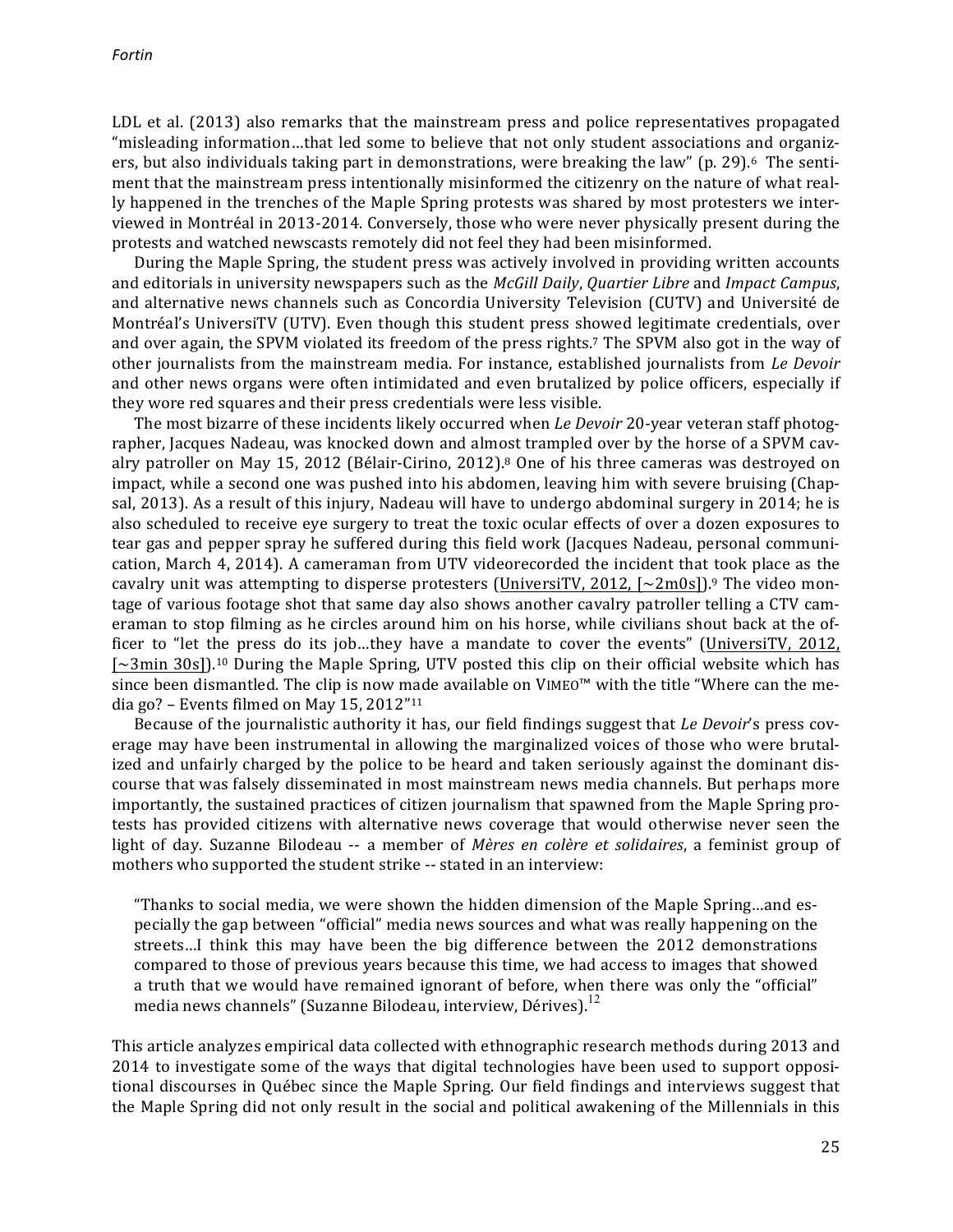province, but that it also served to augment and accelerate the emergence of a Fifth Estate largely driven by this generation, and accordingly, to make a growing number of Quebecers of all ages, aware of its political presence and engagement in today's society.

# **Using a Fifth Estate Approach for the Maple Spring**

Communication theory offers a number of conceptual models that describe discursive arenas ostensibly used to keep the public informed; to cultivate, exchange and share knowledge; and to fuel the substance of public debates in liberal democratic societies. For instance, Habermas's  $(1989/1962)$  bourgeois public sphere  $(BPS)$  -- or its later reformulations by Habermas and some of his critiques (Calhoun, 1993; Dahlgren, 1991, 1995; Habermas, 1993, 2006; Hahn, 2000; Negt and Kluge, 1993; Peters, 1993) -- is one model that provides historical evidence of how reading publics were formed and informed at the intersection of physical and discursive social spaces.<sup>13</sup> By providing a grounded basis for the socio-cultural origin of a discursive public arena in the  $19<sup>th</sup>$  century era of market capitalism and liberal democracy, and then following its historical mutation into  $20<sup>th</sup>$  century monopoly capitalism and imperialism, Habermas's BPS model has led to a fertile renewal of critical theory in relation to issues of the common good, democratic participation and the formation of rational public opinion through the possibility for debate.

However, as Kellner (2000) notes, the BPS does not address the *material conditions of society* as it now, because first, it fails to provide the means by which the discursive can be transformed into decision and action  $(p. 273)$ ; second, it disables democratic participation by separating the lifeworld that serves as the stage of communicative action from the system formed by economy and state (p. 274) and third, it does not account for the role that new media and technology can play in enabling new forms of democratic participation  $(p. 279)$ . In addition, one can contend that the physical spaces the BPS maps its discursive space onto belong to another era  $-$  that of 19<sup>th</sup> century Bourgeois society -- and as such, it is difficult to see how the BPS and its reformulations could provide a strong enough methodological anchor to analyze social processes around the kinds of digital media practices that support different forms of journalism today.

Murdock's (2010) conceptual model of the cultural domain has better traction in this regard. In his analysis of the three economies that make up the cultural domain, he describes the *commercial cultural commons* as the cultural commodity economy subject to market processes and norms, while he makes the case that institutions such as "public libraries, museums, galleries and adulteducation centres" as well as spaces such as public television, "parks, recreation grounds, sports fields, city squares and piazzas" constitute the *public cultural commons* of the 20<sup>th</sup> century, a concept which arguably overlaps with the 'cultural' dimension of the BPS (pp. 225-226). According to Murdock's analysis, coterminous with the growing use of the Internet, a third cultural common has emerged, an online gift economy, which takes the form of Web-based sharing, cooperation and collaboration "based not on the price system or advertising payments (as with commodified culture) or on subsidies from taxation (as with public goods) but on the principle of reciprocity, and the expectation that time and labor donated will be matched by other participants" (pp. 228). Murdock situates citizen journalism in this new, emerging gift economy, citing the online newspaper *Oh MyNews* as an example of successful collaboration between amateurs and professionals (p. 228). Indeed, he argues that the revitalization of the public cultural commons as a tangible manifestation of the common good may well depend on how it can be connected to the gift economy that has emerged through digital practices (p. 232-233). In the case of citizen journalism, for instance, this can take the form of news content being selected and contributed by citizen journalists while editorial and curatorial expertise is exercised by public-service broadcasters such as the BBC. Although Murdock's idea has several appealing advantages (p. 235), it rests on the assumption that public institutions can be trusted to deliver a neutral and balanced coverage of news, itself a historicallycontested idea (Herman & Chomsky, 2002; Evans, 1984; Kellner, 1992; Wasburn, 1995). Further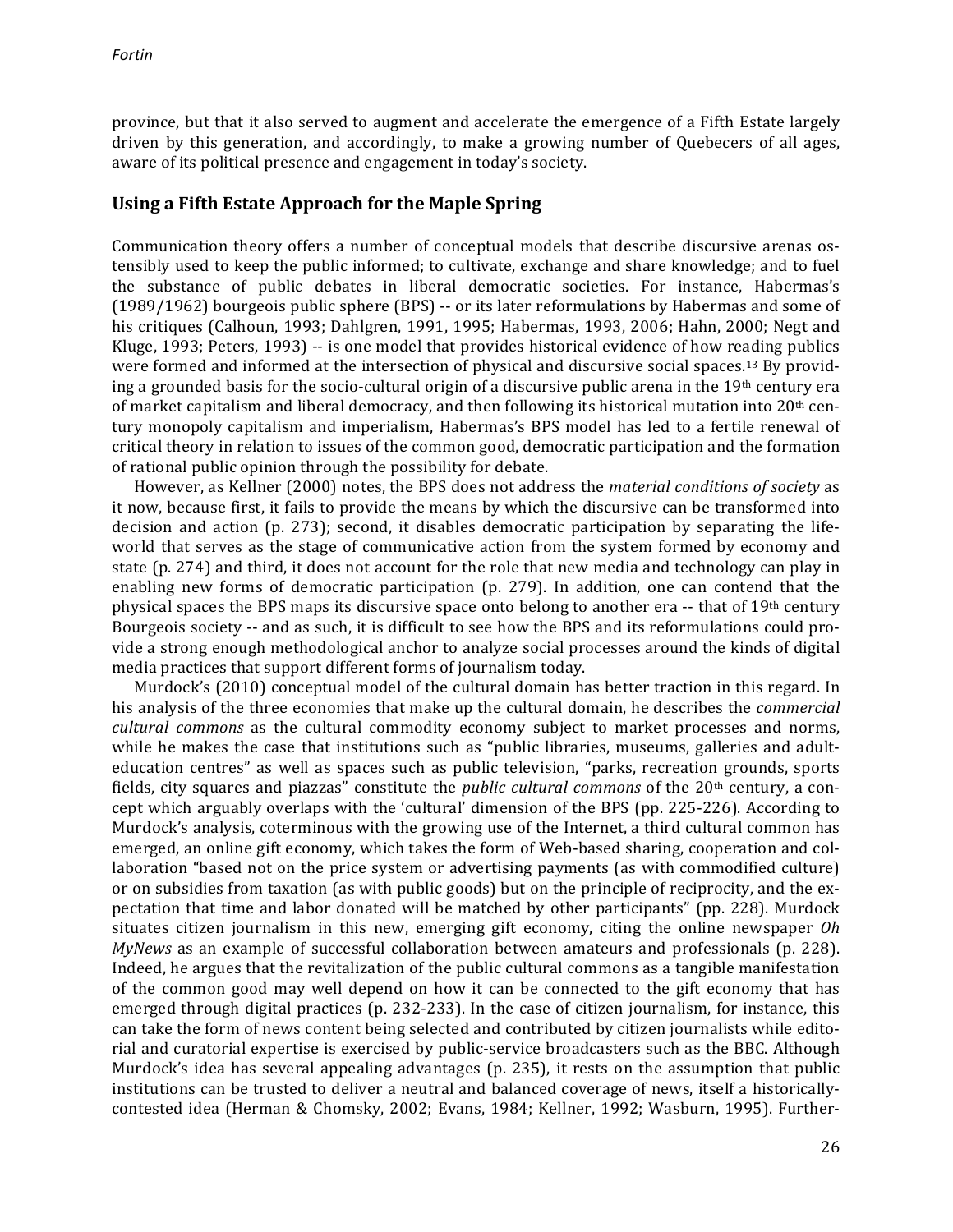more, citizen journalists and alternative press workers operating outside institutions are doing so in the "social factory", which leaves the product of their labor open to be co-opted in the interest of state surveillance and private capital (Gill & Pratt, 2008, pp. 7-8).

Turning to Dutton (2009), one may find a model powerful enough to explain and analyze the turn that citizen journalism has taken in Québec in the past decade. Building on the idea that the press constitutes the Fourth Estate as an important democratic institution which complements the legislative, executive and judicial branches of government, Dutton argues that, the twenty-first century has seen a *Fifth Estate* emerge as a result of online digital media practices (pp. 1-2).<sup>14</sup>

Several distinctions can be made between the Fourth and the Fifth Estate. First, while the former includes the institutionalized networks of the written press, radio, television and other mass media, the latter is more loosely made up of "networked individuals...[which]...move across, undermine and go beyond the boundaries of existing institutions, thereby opening new ways of increasing the accountability of politicians, press, experts and other loci of power and influence" (Dutton, 2009, p. 2). Second, while the former consists of well-entrenched structures that are centralized and have relatively well-defined hierarchies, the latter has dynamic structures that are decentralized and more temporally and spatially in flux. Third, while the former operates almost exclusively within the set boundaries of social institutions and its hegemonic norms and values, the latter extends its action beyond these boundaries, thus opening up a space for contesting these norms and values (p. 3). Fourth, while the former are focused toward the exercise of greater order and control in the name of a universal common good, the latter pushes for open-endedness and freedom in the selfinterest of particular communities. And fifth, while the former relies on institutions to define and deliver the common good top-down style, the latter relies on grassroots groups formed by networks of individuals to set the agenda and take action from the bottom-up.

One can see in Dutton's analysis, an interesting way to revisit Habermas's public sphere model in that the Fourth Estate could be said to represent the institutions of the BPS while the Fifth Estate better describes that of counter-publics, counter discourses and the processes that enable alternative hegemonies. In relation to Murdock's model of the commons, one can imagine that the combination of the commercial cultural commons and the public cultural commons loosely form the Fourth Estate while the online gift economy maps onto the Fifth Estate. The two main distinctive features in both cases of comparison is the opposition between institutionalized practices and noninstitutionalized ones and accordingly, the opposition between top-down and bottom-up approaches. For this reason, it could be said that Dutton's model is not about digital media practices *per say* – since both the Fourth and the Fifth Estates engage in this - but rather about whether such practices offer the possibility of creating an undertow that pushes back on institutions when they have come to protect their own interests over the public's at all cost.<sup>15</sup>

### **Three Documented Forms of the Fifth Estate Related to the Maple Spring**

#### The Fifth Estate as networks collectively producing public records: self-publication

Our field research showed that, prior to the Maple Spring, there existed in Montréal important clusters of individuals and groups actively engaged in initiatives against police brutality and misconduct. However, as a result of police abuses of power during the Maple Spring protests, these seem to have significantly expanded, multiplied and come to form robust networks both online and offline. As such, we believe they might provide an interesting example to begin our discussion of one of the forms the Fifth Estate takes in Québec; in this case, an issue public committed to producing and disseminating knowledge in the form of public records through the intertwining of digital and nondigital communication practices.

For many years now, many of these groups have been actively engaged in offline initiatives such as organizing fundraising activities, vigils and street protests. Throughout these events, members of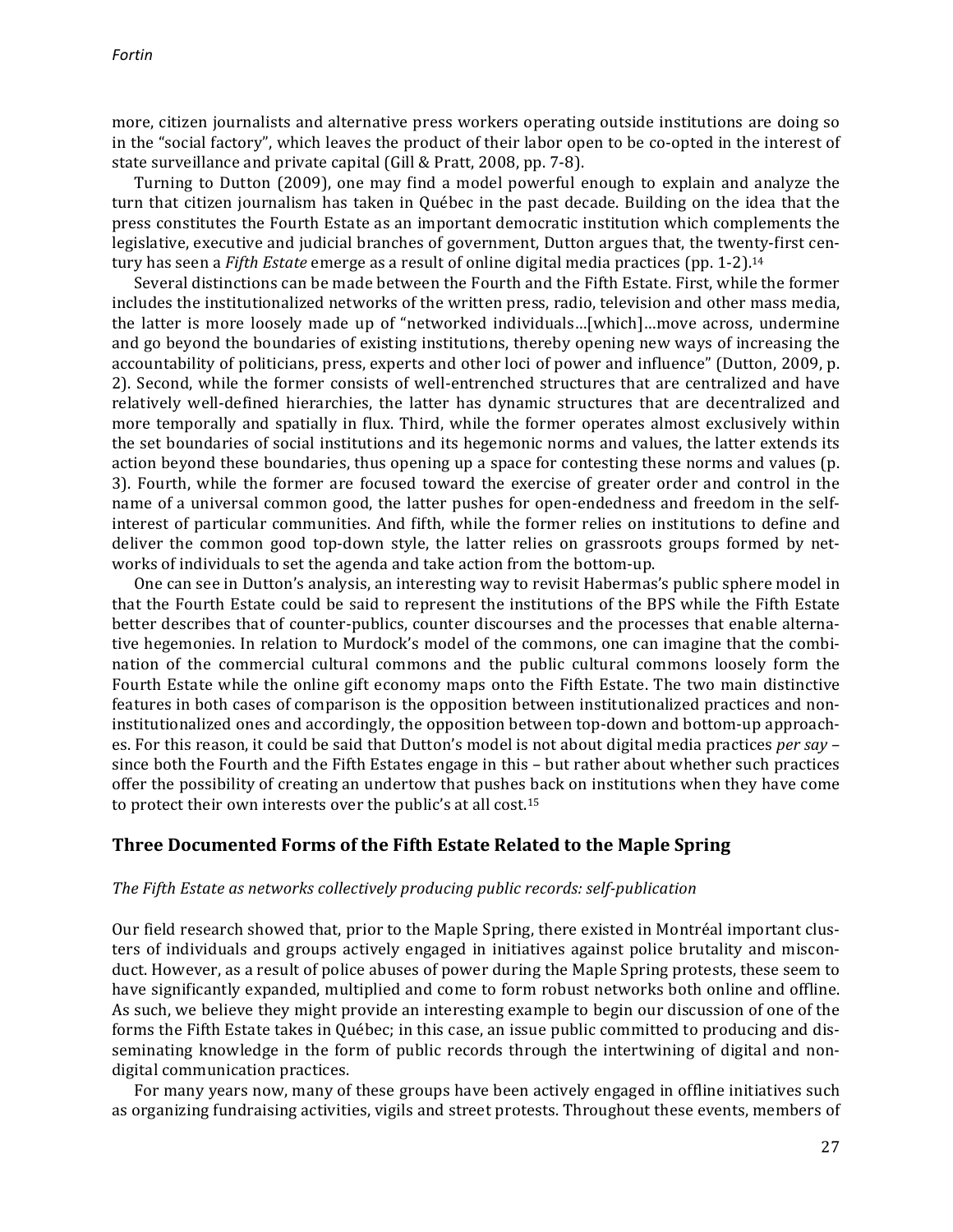these groups have come to meet and know one another, and thus recognize that they share similar concerns about exposing and providing facts around what they perceive as the systemic problem of SPVM police officers using excessive force or violating their own code of conduct. This has led them to openly exchange information with one another and build on each other's research. Indeed, many members of these groups spend a great deal of time compiling different forms of evidence to publicly support their claim. Here, we use the example of a simple list of names to illustrate the kind of outcome that can result from their online/offline cooperation.

Several of these groups have collaborated to produce and publish lists identifying people that have been killed by police officers in the past 25 years. One might think that such information would be readily available as a matter of public record, but in fact, were it not for the activists' sustained efforts, such lists would probably never have been drafted. Our lab found different versions of these lists on a number of websites; they all reveal the full name of the deceased, their age at the time of death and the date they were killed. How were these lists produced?

We asked members of two of these organizations – the Coalition contre la Répression et les Abus Policiers (CRAP) and the Collective Opposed to Police Brutality (COPB) – where they had obtained these lists.<sup>16</sup> On January 16, 2014, we interviewed *Steve*, a member of COPB.<sup>17</sup> He explained that such lists have never existed as a matter of public record and have arguably never even been maintained by official authorities:

"It is very difficult to obtain this kind of information from police authorities. In fact, it was a hell of a lot of work because it meant someone had to pay money to make an official request to have access to police reports and then go through them one at a time to identify the cases in which there were deaths that resulted from police brutality or misconduct. It is so daunting that no member of the general public would take on such an enterprise unless they themselves had been a victim and wanted to take action to ensure that their fellow citizens would not exposed to this risk. This is probably why these lists wouldn't exist if we had not produced them." (Steve, interview, January 16, 2014).<sup>18</sup>

Another member of the COPB explains, "we do this work to remember those who were killed by SPVM or other police forces because no one deserves to be brutalized, beaten to death, shot or tasered to death without the police being accountable for their actions" (GAPPAsquad, 2014a).<sup>19</sup>

In a series of email exchanges we had with him, Alex Popovic, spokesperson for CRAP, explained that it was the COPB that originally took the initiative to research the first list that was drawn, only covering deaths in Québec. The Justice for the Victims of Police Killings Coalition then followed suite by researching and publishing different lists that include most of the "names of people killed by the police across Canada". A note at the top of this list on their website remarks: "These lists are NOT comprehensive, only what we have collected so far. If you have any more names to add e-mail us at 22oct.mtl@gmail.com", thus calling upon the public to participate in this collective act of knowledge production through online technology-mediated participation (Justice for the Victims of Police Killings Coalition, 2013).

Popovic himself later engaged in the labor of researching this data by scouring through newspaper archives for missing names, in Québec and later in Canada. Today, he regularly maintains the list by going through a web search in online newspapers with specific keywords: "It's a lot of work but we are able to find new names by using this method" (Alex Popovic, personal email communication, January 29, 2014).<sup>20</sup> By sharing and exchanging this data with other groups such as the COPB and the Justice for the Victims of Police Killings Coalition, CRAP was able to refine the list and ensure that it becomes more accurate over time by validating the data across a variety of primary sources. 

Yet, Popovic believes that given the research methods that were used to produce these lists, there are many names still missing: "Unfortunately, not all the names of the deceased have been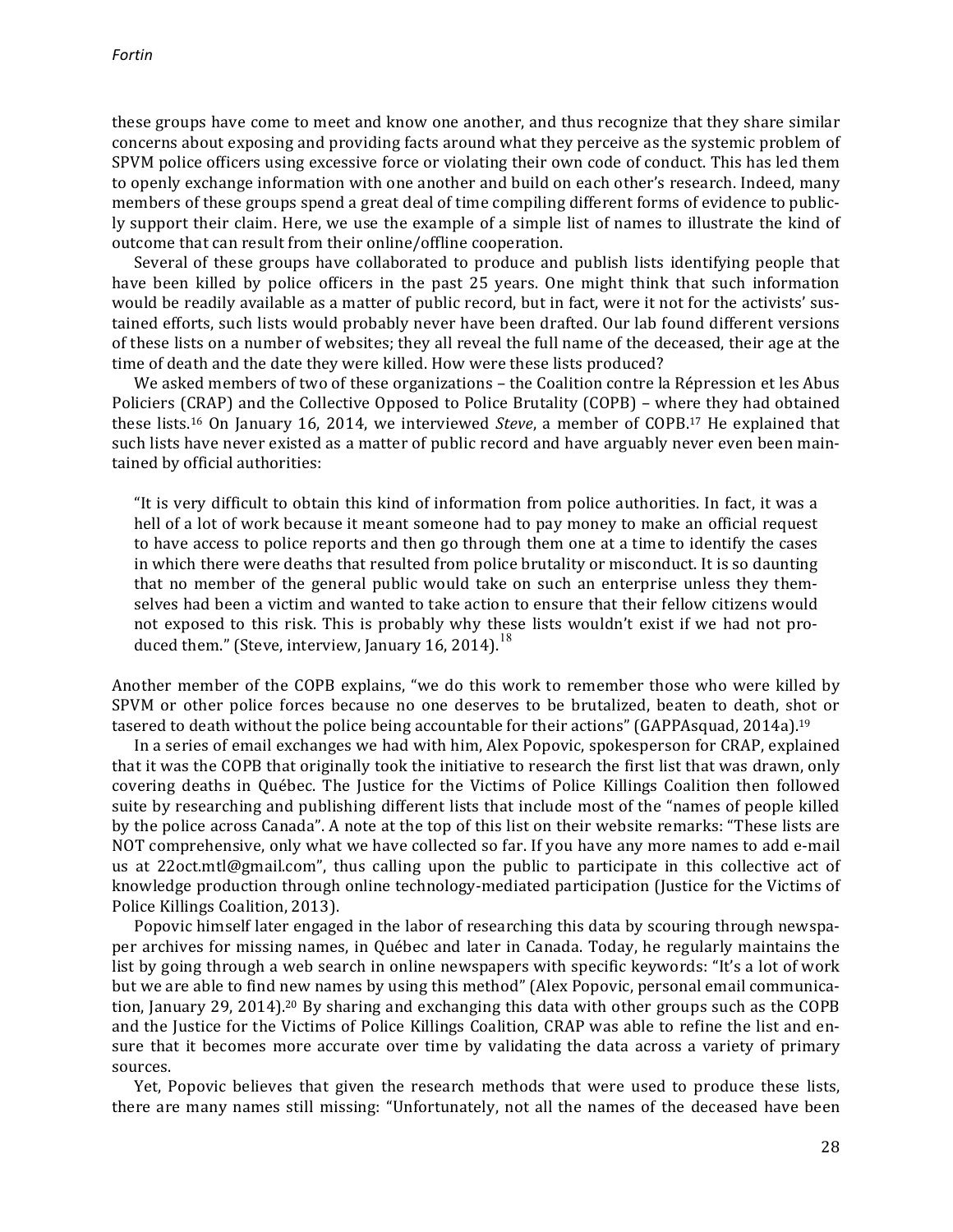listed because we did not find a single public organization that maintains an exhaustive list, not even the coroner's office...I am sure of this because I did obtain their list through an access to information request and when I compared their list to my own, I noticed that theirs had many names missing" (Alex Popovic, personal email communication, January 29, 2014).<sup>21</sup>

Although Popovic could not evaluate how many people and how much time it had taken to make up those lists, suffice to say that this kind of research is labor intensive and time-consuming. The fact that such lists are not kept and made available as a matter of public record calls into question notions of transparency and accountability with regards to deaths imputable to law enforcement interventions.<sup>22</sup> This, in turn, may constitute a threat to public safety: first, because there is no available record of what such statistics might look like to alert the general public or news media that there may be a problem with the SPVM; second, because the absence of this record implies that these deaths are construed as the simple cost of collateral damage; third, because proving in a court of law that one may be a victim of police misconduct is much harder to do if one has no body of evidence that historically grounds this claim in other precedents or jurisprudence. For these reasons, it can be argued that the existence of these lists could serve the public interest.

This issue may be better understood through the comments of one of our interviewees, Serge Lavoie, who, in the heels of the Maple Spring on October 2, 2012, survived a brutal and unwarranted assault by "badge number 728", known in city as the infamous Stéfanie Trudeau:

"[After the incident,] one man said to: 'oh yes, I have heard about your story with the policewoman trying to strangle you, but you know I can't believe it was as bad as you say because after all, you are still alive, so how bad could it have been?' So there is this strange perspective out there that it is just business as usual for people to be victim of police brutality and to die from it. My take on it is that I want my community, and this society to be as well informed as possible about these issues and how things really happened because people need to know that there are mistakes made in the police force and judicial system. It's important because otherwise what happens is that people hear about how someone has been arrested and they automatically assume that this arrest is a legitimate one because they assume that the system never makes mistakes. And this is a very, very dangerous assumption which, without a system of checks and balances, will not only lead to abuses but could legitimate them by creating a blind spot in the public eye." (Serge Lavoie, interview, January 20, 2014).<sup>23</sup>

Himself the son of a retired SPVM officer, it is because Lavoie survived this almost fatal experience with the police that he has since become an activist on this issue, organizing several initiatives, from art-based fundraising events to staging live performances. Indeed, a year after his incident took place, Lavoie used the list of names collaboratively produced by COPB, CRAP and the Justice for the Victims of Police Killings Coalition to conduct a public intervention at the MÉGAPHONE, an interactive public space art installation deployed in Montréal's Quartier des Spectacles. That evening, he and two other victims of police brutality took turns reading poems followed by the list of names of the seventy young men who were killed during police interventions since 1987. As they read, some of these names began to appear in real time on the monumental media façade. This eulogizing ceremony transformed the downtown plaza of the Promenade des artistes into a memorial space, paid homage to the victims and made a public plea for peace by using the architectural-scale media facade as a commemorative monument.

"The SPVM headquarters was just a few blocks away and I knew that they would be able to see the names of the victims displayed on the facade. In fact, had it been possible, it would have been better to have the names projected onto the façade of that building." (Serge Lavoie, interview, January 20, 2014).<sup>24</sup>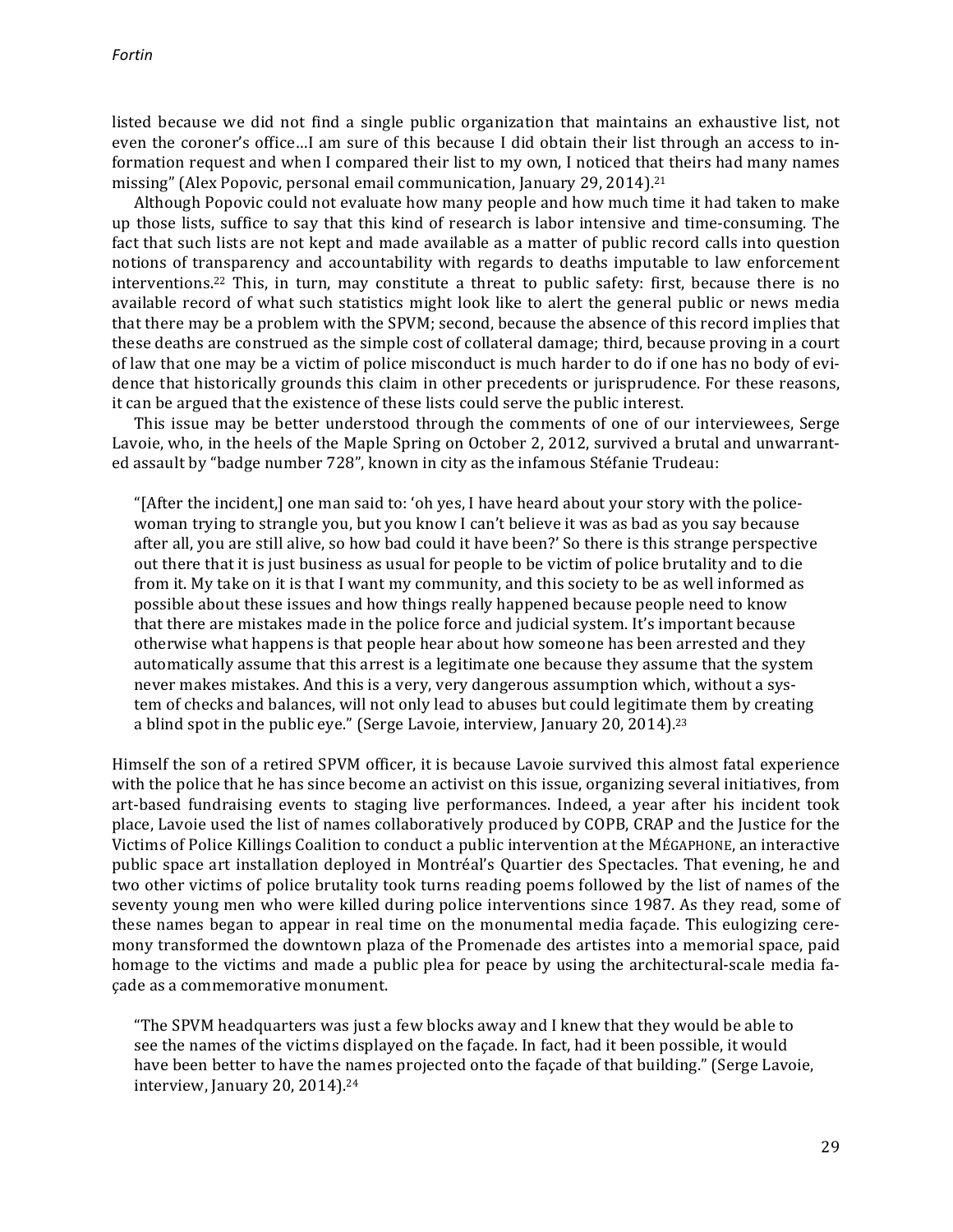Lavoie's vigil was made possible by the joint efforts of COPB, CRAP and the Justice for the Victims of Police Killings Coalition who collected and shared data online and offline to produce a simple list that has become a matter of public record by virtue of DIY self-publishing and self-representation in virtual public space (the groups' websites) and real public space (the giant screen interface of MÉGAPHONE in downtown Montréal).

#### The Fifth Estate as networks reporting in digitally-augmented spaces: self-representation

While the list brings to bear the role of *self-publication* in the emergence of the Fifth Estate, field findings made from first-hand observations of how people used MÉGAPHONE help ground our description of how practices of *self-representation* supported by digital technologies might underscore the emergence of a Fifth Estate. MÉGAPHONE is a monumental interactive installation deployed from September 4 to November 4, 2013 in the *Promenade des artistes*, a busy downtown public space through which about  $15\%$  of the Maple Spring street protests passed.<sup>25</sup>

Every evening, our lab took detailed field notes, photographs and videos of each intervention that occurred between  $7$  pm to  $11$  pm. Interviews with  $5$  experts and over  $21$  participants were later conducted in the three months that followed the deployment. This field data has already informed interpretative studies on how free play with the MÉGAPHONE might offer useful insights on the new forms public, social, civic and embodied interaction could take in public space (Fortin, Hennessy & Sweeney, 2014; Fortin, Neustaedter & Hennessy, 2014).

During the field study, well over a thousand people were observed taking turns to speak at the MÉGAPHONE (see Figure 1). From the plaza and even many blocks away, one could see its monumental media façade project their spoken words converted into written text through a custom-built speech recognition software that could be operated either in French or in English (see Figure 2). The multifaceted art installation was interactive in several ways: First, it amplified the speaker's voice throughout the agora space and beyond. Second, it used speech recognition software to analyze the spoken words, which were then filtered, separated and individually displayed on the large media façades, with changes cycling through as data was processed almost in real time (30-second delay). Third, it projected on the monumental media façade a gamut of emergent visual graphic designs and colors generated from variations in the amplitude of the speaker's voice. Fourth, it used four output interfaces and urban furniture to digitally augment and to spatially define the agora space as an immersive, yet intimate setting. And finally, fifth, even from many streets away, the large media façade provided urbanites with a giant interface displaying words that, on the one hand, indexed the theme of live interventions, and on the other hand, inscribed each speaker's contribution as text on a digital public screen. As one participant told us, "We could see what the conversation was about from afar, and we also saw which language it was taking place in." (Robert Bourque, interview, November 16, 2013).<sup>26</sup>

Although holding a microphone to speak to fellow citizens in the middle of a town square is far from being a novelty, according to our lab's field observations and analytical interpretations, because of its playful use of digital technology, some of the ways in which the MÉGAPHONE's digitallyaugmented "Speakers' Corner" was appropriated suggested new possibilities for people to interact with other people through technology in real time and in public space. We believe that such forms of interaction could arguably be construed as new digital practices in the Fifth Estate. Given its design affordances, MÉGAPHONE provided an open and flexible environment for people to come up to the "Speakers' Corner" and respond, add or comment on each other's intervention, while publicizing their presence symbolically and materially by having their spoken words displayed on the large media façade. In fact, this seemed to happen as a matter of course. In particular, the digitallyaugmented installation was used by several citizens to make news announcements, offer social commentaries, present alternative views on news events, share their personal insights on a social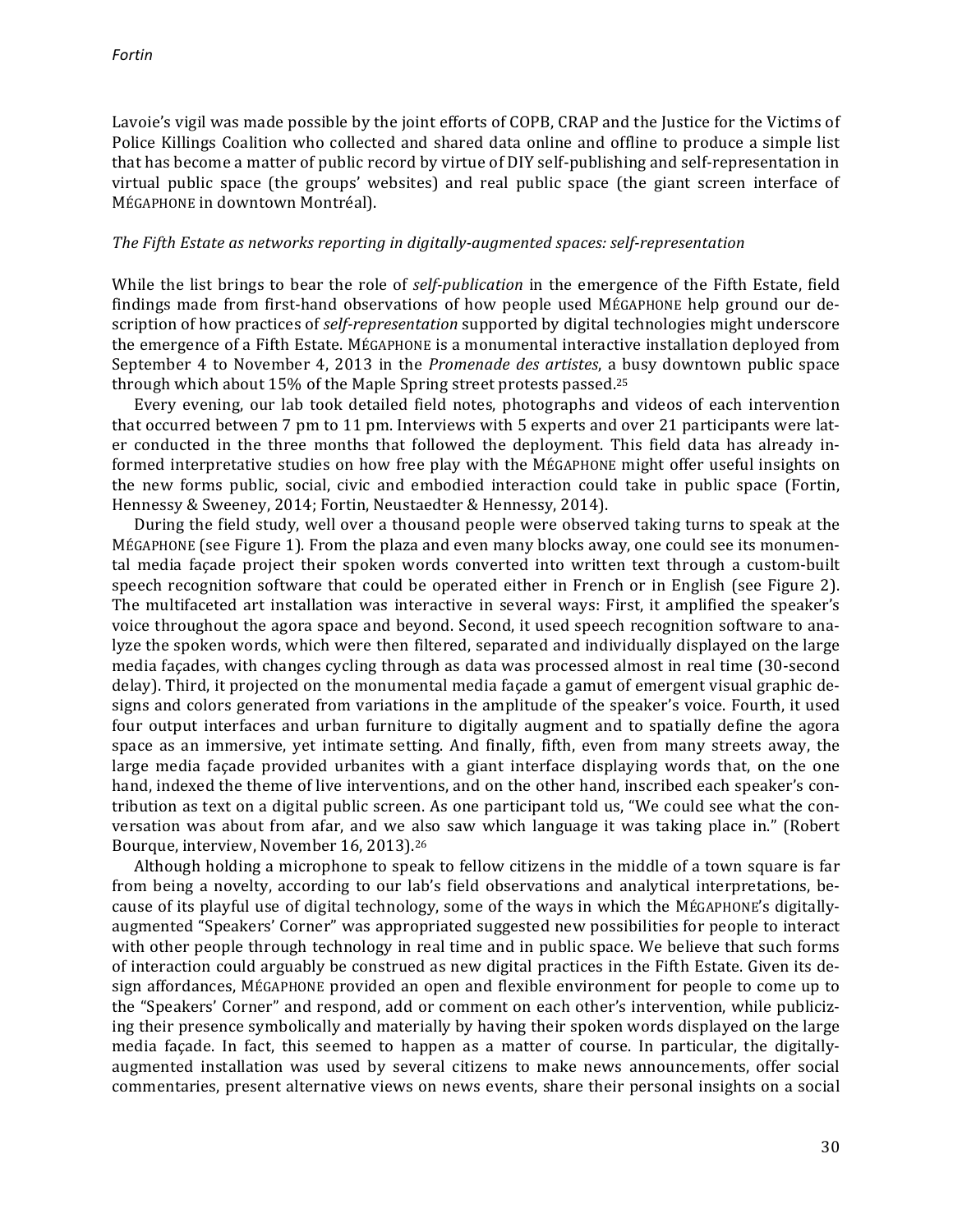problem, engage in public debates with people sitting in the agora space and even stage several first-person news reports in public space.

For instance, the evening of Friday, October 4, 2013 began at 7:30 pm with *Vigilance GMOs* and *Équiterre* holding an hour-long intervention on GMOs and environmental issues hosted by Greenpeace activist, Rehn Thibault. We counted on average 30 people sitting in the agora at any given time; and about six of them who stepped up to share their views at the microphone after Thibault's presentation. At 8:30 pm, about 28 people listened to another presentation, this time on community gardens, hosted by three women representing the *Groupe de travail en agriculture urbaine* (GTAU), an umbrella group that includes several local grassroots organizations working in urban farming and social development.<sup>27</sup> An hour later, this intervention segued into an "open mike session" during which time, we saw three different people talk about the challenging experiences they faced when cycling in the city of Montréal, followed by the *Chorale du peuple*, a local choir made up of activists who write and perform their own lyrics to the tune of famous songs. That evening, the choir performed three songs: one that celebrated the salvaging of food wastes, one about the danger of GMOs and one denouncing the Enbridge pipeline project. Attendance during open mike session ranged from  $5$  to  $55$  people from  $8:30$  pm to  $11$  pm.

The next evening, on Saturday, October 5, 2013, in front of over 125 people, Greenpeace held anhour long candlelight vigil in solidarity with Alexandre Paul and Paul Ruzycki, two Canadian activists who were detained at sea by Russian authorities on September 19, 2013, facing charges of piracy and possible imprisonment. This was followed at  $8:00$  pm by the Montreal chapter of the glocal<sup>28</sup> grassroots initiative, "100 in 1 day", which saw several young people give a detailed and personalized account of the artistic interventions they had performed earlier that day in various neighborhoods to "improve our city and foster our communities" in this "festival of doing" intended to encourage civic action (Maurice, 2013). Attendance during that hour varied between 65 and 100 people. 

Our lab watched Nemo, a young Inuk man who was not party to this intervention, be so moved by the sense of community he felt in the agora that he spontaneously went up to the "Speakers' Corner" and stood next to each one of the speakers, while he helped hold up the "100 in 1 day" banner. This unexpected gesture seemed to make people uncomfortable at first, but after about five to ten minutes, his presence became part of the event. Nemo attentively listened to every speaker, nodding as they spoke, and when all had spoken, he took the microphone and said, "You are awesome people".<sup>29</sup> The MÉGAPHONE master of ceremony, which our lab interviewed as an expert three months later, remarked that Nemo's gesture and how participants enfolded him, was his most memorable moment at MÉGAPHONE (Louis-René Beaudin, interview, January 15, 2014).

The way in which the "100 in 1 day" community handled Nemo's uninvited presence at the "Speakers' Corner" underscores the social porousness and more informal character of interaction with grassroots movements in comparison to institutionalized structures. The activists had a welldefined tightly-knit group identity and a ceremonial sense of order was manifest in their interventions: each speaker was individually introduced and their intervention well timed; their presentation format was fairly standardized, etc. Had Nemo stepped up this way on a stage that represented an established institution such as an academic environment, a press briefing, a book launch, a museum art-opening or a public inauguration, security guards would probably have ushered him away within two minutes. Because it was co-produced by the *National Film Board of Canada* and the *Quartier des Spectacles Partnership*, in theory, MÉGAPHONE would likely be considered an institutional setting. Yet, our lab observations suggest that the installation's ecosystem functioned much like the Internet: it was an infrastructure that could accommodate networking and digital communication practices in institutional and non-institutional spheres alike (Dutton, 2009, pp. 6-7). This is what leads our lab to propose that a digital urban technology like MÉGAPHONE has the potential to be a game-changer, since, like the Internet, it provides a digital infrastructure for grassroots networking and self-representation.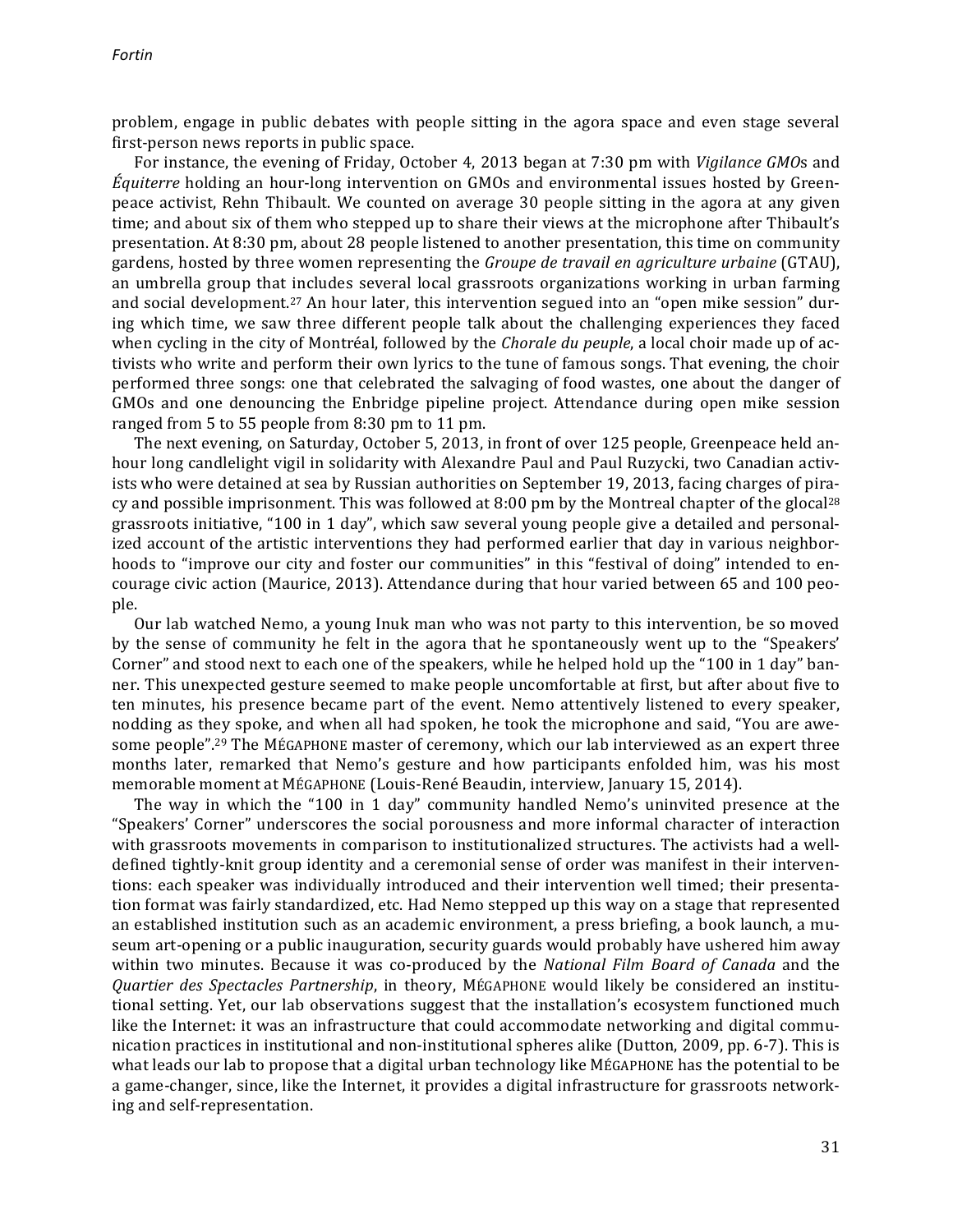Over the course of the three-month deployment, several young activists, students and university professors also came to publicly speak on specific topics while making commentaries and answering questions on related issues that were newsworthy current events. Some of these included political participation in the upcoming elections (Michel Venne from the INM on September 5); the relationship between economy and democracy (Ianik Marcil, UQAM professor on September 12); the scarcity of student housing (students from UTILE on September 13); the Charter of Québec Values (Gabriel Nadeau-Dubois, student activist on September 18); the Idle No More Québec movement (Melissa Mollen Dupuis, Native activist on September 25); the widening socio-economic gap between Montrealers (the INM on October 3) (see Figure 1); Feminism in contemporary Québec society (Léa Clermont-Dion, feminist on October 9); social integration of youth and women (Cathy Wong, activist on October 17); alternative insights resources for mental health problems sufferers (Céline Cyr, researcher on October 23).

These constitute examples of how the immersive installation space provided citizens with a digitally-augmented stage to express themselves in ways that go beyond the mere act of public speaking. While the loudspeaker units amplified the speakers' voice and the large media façade gave one the possibility of visualizing their ideas, the theatrical responsive stage lighting provided them with a way to self-represent, and thus assert a symbolic presence and stance in public space. Whether they used its "Speakers' Corner" or not, many of the people who participated in MÉGAPHONE enjoyed the experience so much that they came back, sometimes on several occasions. Our lab even noted about two dozen people who regularly attended once to twice a week and came to recognize one another. Ties between these individuals were either created or strengthened through repeated attendance. On the last day of the deployment, many of them came by for half an hour or more to say good-bye to the staff and to other participants. In fact, it was an emotional moment for many. This had our lab wondering whether a longer deployment could have facilitated the formation of new, sustainable networks and communities.

According to Dutton (2009), the networks of the Fifth Estate have two distinctive features which characterize the interplay between its networks of individuals and the other four estates' institutional networks: first, it relies on digital technologies to afford the "enhancement of communication power...within and beyond various institutional arenas"  $(p. 3)$ ; and second, its action works towards the grassroots, bottom-up "creation of networks of individuals which have a public, social benefit" and are often described as "communities" (Ibid.). Because this definition corresponds to what our lab observed during MÉGAPHONE interventions, we suggest that this digital installation might be construed as a technology constitutive of the Fifth Estate. However, just as the Internet can be said to help shape the digital practices of networks of all five estates, whether they are institutionalized or not, so too can MÉGAPHONE be used by all them to give or receive information, occupy civic space, reach new publics and strategically affect outcomes.

Indeed, during the ten-week deployment of MÉGAPHONE, *Le Devoir*, which, under Dutton's (2009) definition would fall under the fourth estate -- reserved a total of five one-hour interventions on Wednesday evenings from the fifth to the ninth week of deployment inclusively. Those evenings saw the daily's journalists use the "Speakers' Corner" to present editorial comments on a wide range of topics, which included climatic change, local arts and culture, the new economic and political paradigms, urban planning for human scale, the historical roots of political corruption in the city and public order policing during activist protests. The associate news editor of this local independent daily explains their rationale:

"These interventions were organized as part of our mandate which requires us to be actively present not only in the public sphere, but also in the city as a social space. Of necessity, we are often involved in events such as conferences and debates. We saw the MÉGAPHONE as a new kind of opportunity to support public speaking and public debate in real space rather than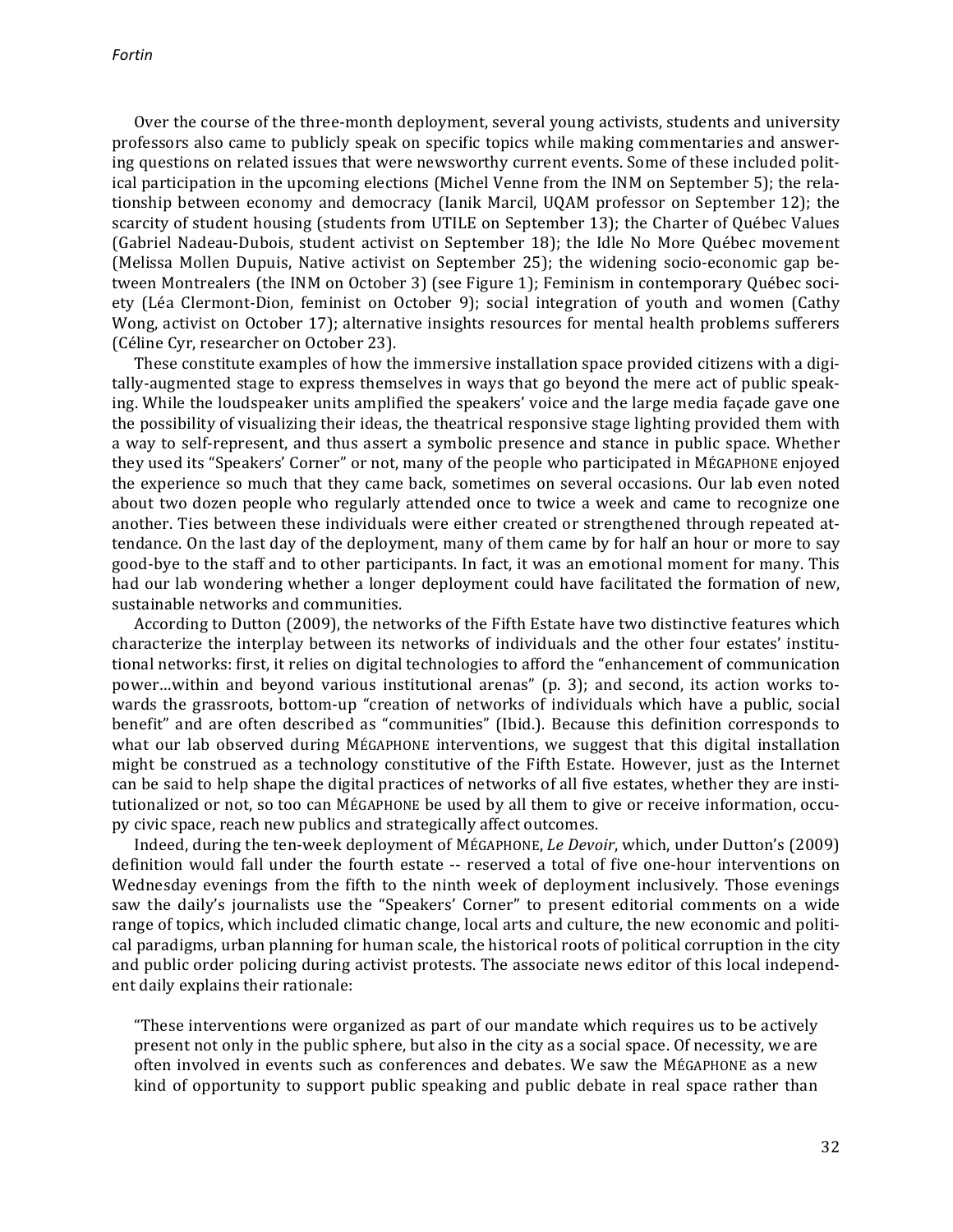just online as public interaction increasingly takes place now." (Jean-François Nadeau, interview, January 15, 2014).<sup>30</sup>

This more "institutional" use of MÉGAPHONE by a mainstream press newspaper may seem inconsistent with the conceptual intention behind the installation since it was primarily designed to be an interactive digital "Speaker's Corner", a platform in the city where anyone could freely express their views and listen to their fellow citizens. Indeed, the artist who imagined the installation drew inspiration from Hyde Park's traditional soapbox "Speakers' Corner" in London. However, he admits that he also intended to create an artifact that supported freedom of expression and peaceful assembly in response to the civil rights *débâcle* that occurred during the Maple Spring: his objective was to make sure that "the conversation continues" (Étienne Paquette, personal communication, February 11, 2014).

Well aware of this symbolic connection and Paquette's design intention, *Le Devoir*, who had abundantly published articles that raised questions on the State's political, judicial and law enforcement interventions during the Maple Spring, participated to show their support of this idea. In fact, it was in this spirit that they programmed their five thematic presentations:

"Public speaking in Québec has its history but this culture has been lost today: in the nineteenth century, there were public assemblies, deliberative assemblies, working-class assemblies, which included republican factions too. This culture was stifled probably because it does not serve the interest of those who set the agenda of public speaking. Having people stand on street corners publicly discussing all kinds of subjects must have been perceived as a threat to the common good by those who claim to defend and uphold social order." (Jean-François Nadeau, interview, January 15, 2014).<sup>31</sup>

The abundant use of red over white in the design of MÉGAPHONE was intended to reference the "red square" motif emblematic of the Maple Spring, while the megaphone artifact and logo themselves allude to its popularity as a voice amplifying device used in large-scale public gatherings. It is also noteworthy that the use of a megaphone can be declared illegal in public space by virtue of article 9 of the City of Montréal B-3 by-law, which prohibits noise produced by sound equipment that can be heard from outside *if it is judged a nuisance* (City Of Montréal, 1994). The jurisprudence shows there have been some court cases in which the SPVM has applied the by-law to bring charges to protesters using a megaphone during a street protest. $32$ 

During the Maple Spring, a different law enforcement strategy was even used during a peaceful student demonstration involving the use of a megaphone, which started in front of the building that houses the *Ministère de l'Éducation, du Loisir et des Sports* and ended in front of the *Chambre de Commerce* in Sherbrooke, Québec, on April 17, 2013. When Nicolas Barbeau, a student at the Université de Sherbooke, was asked by fellow students to say a few words and used a megaphone to call out, "the street is ours,"<sup>33</sup> he was immediately singled out by the police force as the organizing figure of this demonstration and profiled; Barbeau was the only student arrested that day. He was charged for refusing to step aside when police officers started to enter the *Chambre de Commerce* building. The legal accusation was that he obstructed "traffic lanes", an offense for which he received by post, a few months later, a \$3,765 fine imposed by virtue of article 512.0.1 of the Québec Highway Safety Code (Les Alters Citoyens, 2014). His is one of many stories that underscore the fraught relationship between the megaphone and the judicialization of student demonstrations. Accordingly, the designers' choice of the bright red megaphone as the centerpiece of the installation symbolically associates it to social protests, the reclaiming of public space, grassroots movements, freedom of assembly and freedom of speech.

The iconic quality of the megaphone as such a symbol is crystallized and perpetuated by the countless images that have been published and posted of people using the MÉGAPHONE's "Speakers'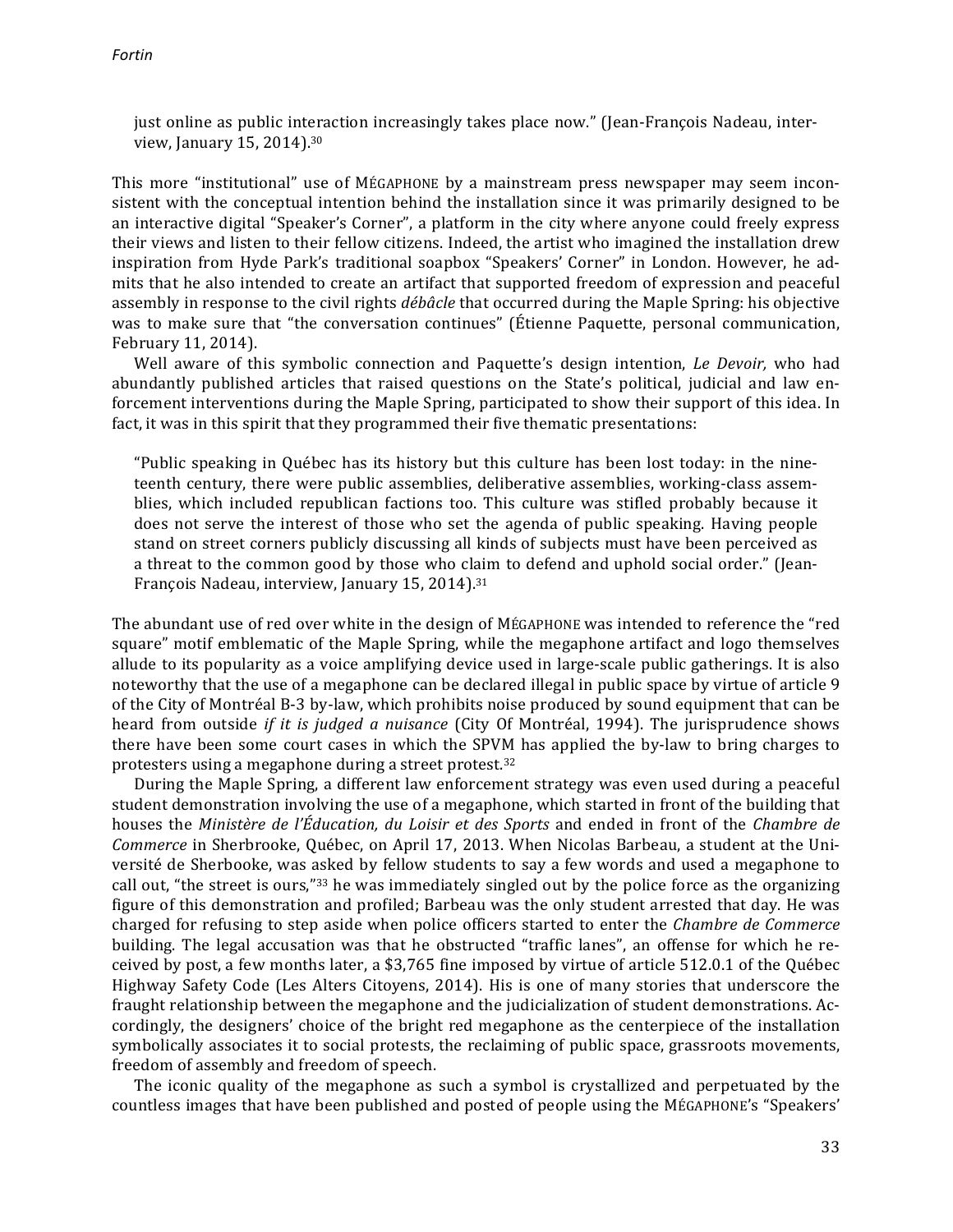Corner" under the bright red cone (see Figure 3). Indeed, many of the speaker's had made plans to have friends or colleagues photograph or videorecord their intervention at the "Speakers' Corner" or the large media façade that displayed their spoken words in monumental fonts. Our lab asked many participants how they used these recordings. The most frequent answers were that they were either sent as email attachments to friends or family, or else posted on an individual or a group's blog or FACEBOOK™ page.

For instance, the *Syndicat des charges et chargés de cours de l'UQAM* (SCCUQ) – the university's union for sessional lecturer's – hijacked the open mike session at MÉGAPHONE on Friday, November 1, 2013 from 7:30 pm. On October 22, 2013, they announced their initiative on their FACEBOOK™ page under a short post titled "the SCCUQ occupies public space"<sup>34</sup> The seven-paragraph copy of this post ends with "Come join us in speaking into the MÉGAPHONE and run the chance of having your uttering of the words "precarity"; "quality"; "pride"; "teaching"; and "contempt" be displayed on the frontal façade of the UQAM President-Kennedy building".<sup>35</sup>

Our lab observed their intervention on the cold night of November 1, 2013. Eight professors took turns speaking into the microphone and photographing each other and the large media façade which they filled up with words such as "salary"; "equal"; "precarity"; "course"; "sessional"; "competence"; recognition"; and "why". What was surprising about their particular intervention in comparison to the others we had observed was that they were more concerned with recording the images of themselves and of the façade, than they were with the live intervention (see Figure 4). Although, many groups did publish the audio-visual documentation of their intervention on social media or the Internet, the SCCUQ never did. But the fact that they passionately engaged in creating these images was of great interest to our lab because it speaks to the idea that occupying the public space around MÉGAPHONE was partly an exercise in self-representation.

This is perhaps made more obvious by a series of interventions that took place on the evening of October 30, 2013. That evening, instead of having their own reporters editorialize on the subject of police brutality and state repression during the Maple Spring, *Le Devoir* organized a one-hour session at  $7:00$  pm with the assistance of the activist-turned-mascot, Anarchopanda, to have people use the "Speakers' Corner" to give live, public personal accounts of their own experiences. Because he is a key figure in the grassroots movement that is engaged in denouncing and contesting abuses of power and prosecutorial misconduct that took place during the student protests, Anarchopanda was asked to recruit Maple Spring activists that had been discriminated against and falsely accused.

These live, authentic first-hand testimonies at MÉGAPHONE were intended to make public the glaring injustices perpetrated upon citizens such as Cécile Riel and David Sanchagrin, as a counterpoint to the fact that their stories had either been blatantly overlooked or else grossly misframed by the mainstream press (Anarchopanda, interview, January 9, 2014). Given that there were only about fifty people present in the agora during these interventions; one can wonder if these efforts could help any of the participants attain the desired goal. However, it was not the interventions alone that had an impact in legitimizing their stories; it was the way the coverage of the event was later channeled in different media. This was made possible by two primary news sources: first, by Le Devoir who published a detailed 1000-word article on the interventions the next day, online and on the broadsheet's cover page (Rettino-Parazelli, 2013); and second, by a local citizen journalism collective called 99% Media who filmed the intervention live

Two of the most common digital practices in citizen journalism are first, the reposting and thus recontextualization of existing news media items, and second, the live-streaming of news online, both defining tactics of the Fifth Estate. The online version of the article published by *Le Devoir* on October 31, 2013 was reposted as a link by several community networks and activists on their TWITTER<sup>™</sup>, FACEBOOK™, blogs, websites or news feeds. In Québec, *Le Devoir* is considered a highly respectable French-language newspaper and it is one of the only Canadian dailies that have survived the tsunami of media convergence. It offers well-informed critical editorials as well as independent, balance coverage of current news events. It also regularly publishes several contributions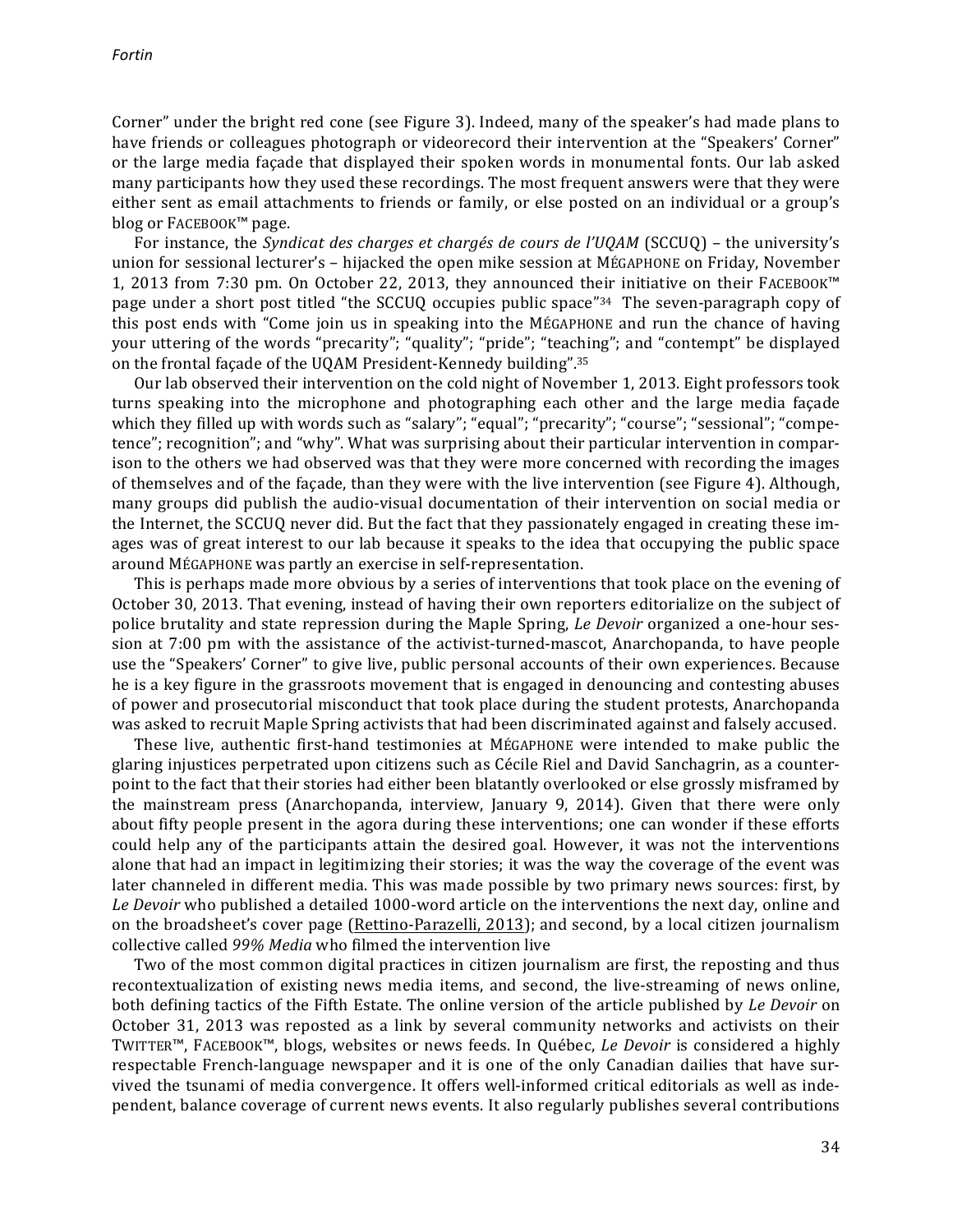by university professors and intellectuals. For this reason, when an article is published in this newspaper, few readers question its veracity and authority. This is critical because one of the main problems faced by citizen journalists in the Fifth Estate is that of credibility (Dutton, 2009, p. 9). Well-informed citizens tend to be suspicious of a news item published in Fifth Estate channels when it offers a version that outright contradicts that of the mainstream press.

Based on his followers' "likes" and "comments", Anarchopanda remarked that the unofficial comments he had posted on TWITTER™ and FACEBOOK™ about Cécile Riel and David Sanschagrin's story garnered limited attention and comments. However, his republishing of *Le Devoir's* article on the same social media sites created a greater buzz around their testimonials and gave them a new legitimacy, which he believes was a result of *Le Devoir's* journalistic authority: "people tend to believe the version published in 'official' news sources" (Anarchopanda, interview, January 9, 2014).<sup>36</sup>

In addition, the original post of the article included a photo of Riel and Sanschagrin standing in front of Anarchopanda and the MÉGAPHONE installation (Tremblay, 2013). This image gives the two speakers a human face and shows them as mature-aged citizens that look more like next of kins than political agitators. Indeed, Riel is 56 years-old and goes under the name @FrogsAreLovely on TWITTER<sup>™</sup>, while Sanschagrin is a Master's student in political science and regular columnist for *Union Libre*, the UQAM student newspaper. A mere look at them on *Le Devoir's* photograph makes one wonder how they can ever be charged with anything but jaywalking. With this photo, *Le Devoir's* article did not only bring legitimacy to their stories, it humanized both victims and reminded readers that this could happen to them. But it is its reposting on social media by citizen journalists that gave it further traction to receive attention from a wider critical mass of readers.

Le Devoir's offices are located a street corner way from MÉGAPHONE at a distance of about fifty meters. For this reason, after the deployment, our lab insisted on obtaining an interview with its associate news editor, who had overseen, and participated in, the daily's five thematic evenings. Asked if he thought this digitally-augmented "Speaker's Corner" could offer a new means to produce news in public space, he expressed a great deal of skepticism:

"The problem I see is that it has been sold as a space for citizens to engage in public speaking. But I think this is a mystification because what we saw at MÉGAPHONE was what we see everywhere else: an illusion that there is a public space in which everyone's voice can be heard when in fact it's always the same people who speak publicly on behalf of others. Furthermore, they all belong to the same social class, come from the same background, have the same education, and share the same values...in fact, they all know each other and greet each other with a kiss…and I am the first to admit that I am part of this…because those who work in newsrooms here or around the world, also studied the same subjects, are of the same generation, have the same profile, hang out in the same places, like the same music, and what's more, breed amongst themselves and create dynasties...we see this with many members of the press that come from the same family, but generations apart...so in fact, what is really going is that a whole class has taken it upon themselves to stage its own self-representation in the public realm, and this includes the news." (Jean-François Nadeau, interview, January 15, 2014)37

Nadeau's comment echoes the findings of prior empirical research, which traces the contour of this phenomenon from a political economic perspective and argues that now that the press's labor force has been bought into the middle-class, it is more biased in defending its values since they now also represent its own interests (Accardo, 2007). More broadly, McKercher and Mosco (2007) have published several studies that show the increasing job precarity of knowledge workers and exposes the myth of the Information Society, which in reality works towards thwarting knowledge, creativity and critical thinking, especially in media industries.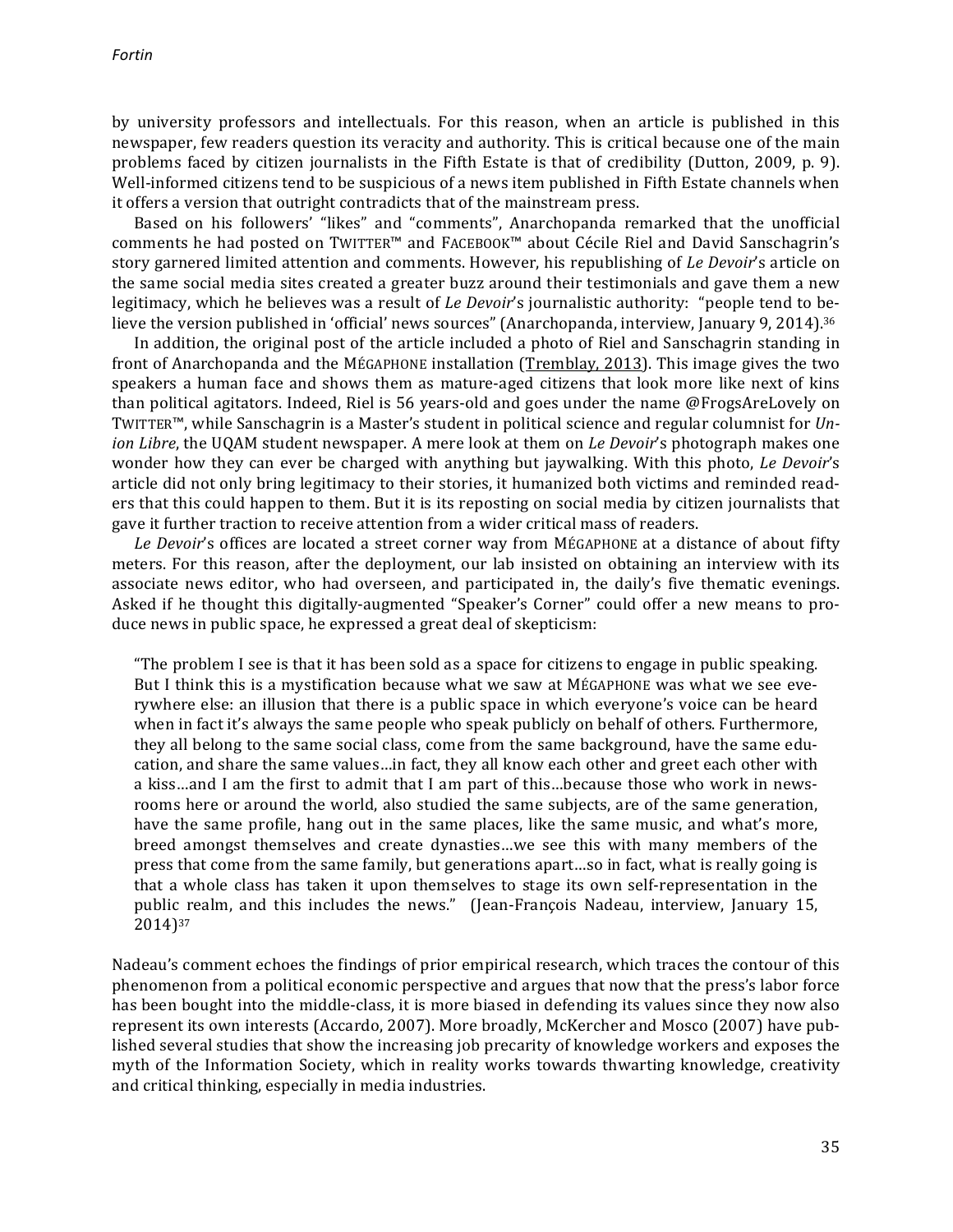Nadeau explained that not all of *Le Devoir's* journalists were comfortable with presenting at the MÉGAPHONE because public speaking involved "playing the game of self-representation in front of a crowd" and while some journalists enjoy this, others prefer the less glamorous, more private space of the broadsheet: "The framing of news in itself is a sort of *mise-en-scène*, so the public stage of the MÉGAPHONE added yet another level of mise-en-scène". (Jean-François Nadeau, interview, January 15, 2014).<sup>38</sup> Our field observations corroborate Nadeau's analysis: news was often *performed* at the MÉGAPHONE and when it was not, audience members tended to leave.

A "news performance" did not need to be theatrical or flamboyant to have an impact. It needed to seem authentic, be conveyed in a personal and subjective way and respect the most basic conventions of the art of public speaking. To illustrate this, we recall a middle-aged woman who came up to the "Speaker's Corner" in a mobility scooter in the beginning of an "open mike" session that followed a programmed speaker. She simply gave a short personal account of how she had given up her son for adoption 25 years ago and then, in the year that followed, fought to get him back and raise him herself. She ended her narrative by saying that her son had recently thanked her for having done this. This moving story could have been a small news report broadcast as a television nightly news segment, but instead, the MÉGAPHONE allowed her to choose where, when and with whom she could share this private aspect of her life, without any of it being framed or edited out. As she spoke, her voice could be heard across the plaza while many of her words were displayed on the large media façade, which was thus transformed into a monumental wall that bore witness to her story, perhaps the Western modernized version of a *dazibao*.

This, and many of our other field observations which suggest that a public space installation such as MÉGAPHONE has the potential to uphold a robust citizen press in the Fifth Estate, have us disagreeing with Nadeau, who was not present every evening of the deployment; he attended only a few of *Le Devoir's* programmed presentations and some interventions involving famous local figures that attracted large crowds. Our lab's field observation confirm that indeed those celebrity speakers tended to attract over 150 people and enjoyed generous coverage of their intervention by different mainstream media news outlets, while speakers who were ordinary citizens from all walks of life generally had an audience of under 50 people and no media coverage by the mainstream press. It is true that certain high-impact events provided ample empirical evidence that, even in an open public space, not all public speakers are given equal attention and legitimacy. Class, gender and race appear to often still work as social filters through which public discourse is stratified and segregated, or even worse, simply dismissed.

The most blatant example of this was on the night when the mayoral candidates each presented their political platform at MÉGAPHONE. Every local news organization had sent reporters and camera crews to cover the three-hour event which had been officially organized by the French-language public television network, Radio-Canada. Between 250 and 300 people attended the first-hour during which the major candidates made their presentations. The high-profile candidates were scheduled to speak in the first hour. When they left, so did the camera crews and most of the audience. During the second hour, the independent Marxist candidate, Joseph Young; the independent "visible minority" candidate, Kofi Sonokpon; and the other four independent candidates who did not fit the respectable white middle-class profile of Montreal's elected politicians, each presented in front of an audience of under fifty people and not a single television camera. Furthermore, many people left during that hour. By the time question period came around in the third hour, there were about twenty-five audience members left at the most. Ironically, of those who heard all the candidates, many said that Sonokpon seemed like the one who had the most grounded, rational and realistic platform and came across as the most honest. This strange lack of interest in listening and covering the independent candidates made us recall a lyric from the eighties Al Stewart song titled *The Candidate*: "Where are all the voters and where are the voters' wives? They have all gone to the movies, trying to understand their lives."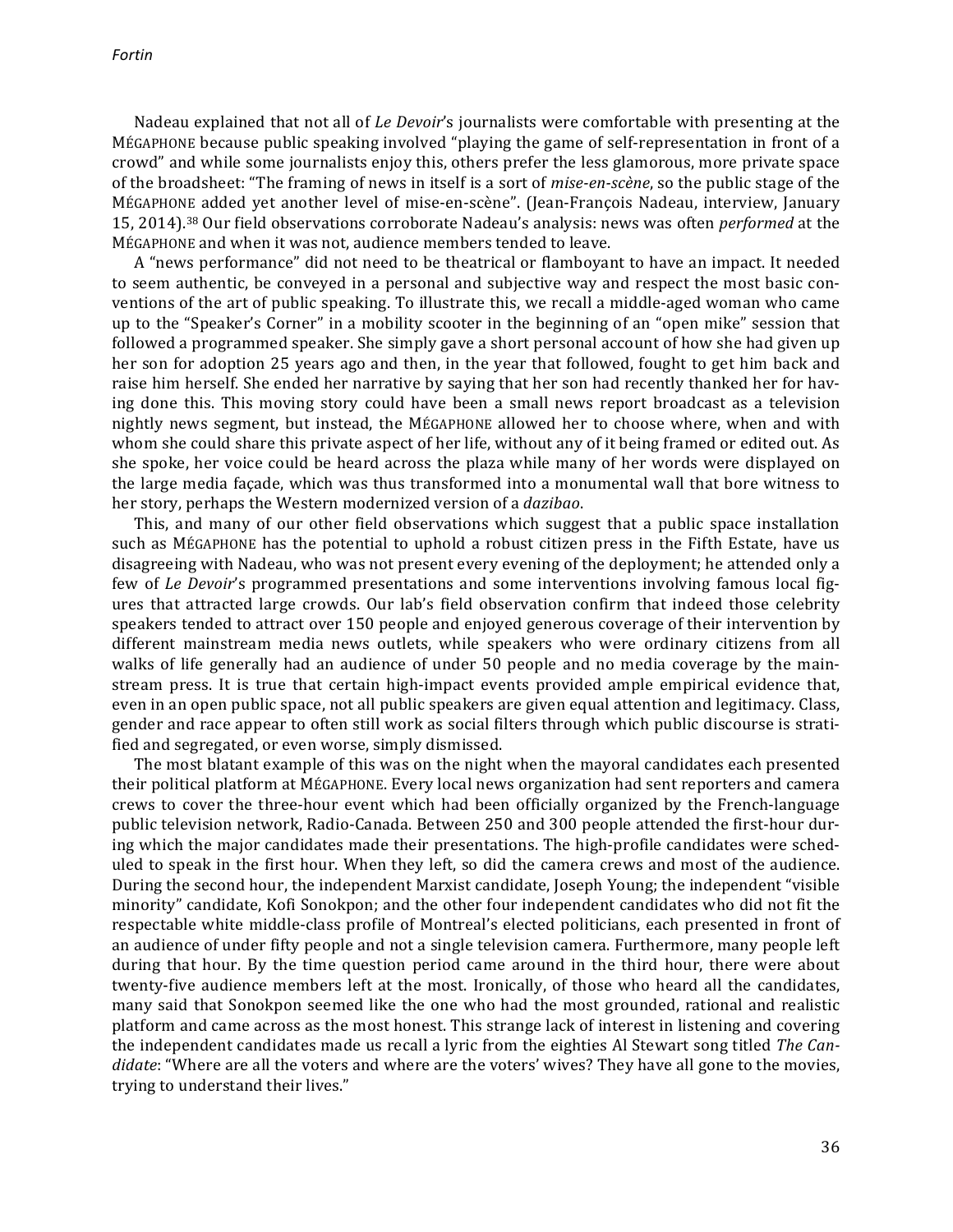In spite of this, our lab's interpretation of the field data suggests that it is precisely *because the installation affords self-representation in both physical and discursive space that it can provide citi*zens with a means to produce news: live in real public space, then asynchronously in virtual space as an archival media document of a staged first-person reporting. Like the woman who came up to the microphone to tell her story without having segments of it framed or edited, and without having to be pre-selected as a newsworthy citizen, during "open mike" sessions, anyone can just walk up to MÉGAPHONE and state what they want to. Their voice is amplified throughout the installation space and some of their words appear on the giant screen interface that can be seen from many blocks away. It is this agency in being able to instantly appropriate public space that highlights the importance of a third digital practice in the Fifth Estate: that of independently producing and manipulating one's own audio-visual documentation with the aid of technology.

#### *The Fifth Estate as networks gathering audio-visual evidence: self-documentation*

According to Nadeau, some of the best news coverage of the Maple Spring events had been produced by Concordia University Television (CUTV) who live-streamed the protests from the vantage point of a single camera on the streets, while other CUTV camerapersons collected additional footage for the montage of documentary material (Jean-François Nadeau, interview, January 15, 2014). As is mentioned earlier in this article, other student-run university media news channel used similar methods to cover the event, in particular, *UniversiTV*.

In the aftermath of the Maple Spring, many of these long-existing community media collectives faced a number of "internal" problems that has since forced some to dismantle, or else undergo an internal review. For instance, *UniversiTV* shut down its operations in 2013, while CUTV's "station activities halted" in the fall of 2013 because there were talks of CUTV's content being redirected for broadcast to *MyTV*, a new English-language community television station proposed by cable provider Vidéotron during its CRTC licence renewal (Harris, 2013). Indeed, the disappearance and possible convergence of this alternative press would have constituted an interesting area of research that, if investigated, could provide further insights on the relationship between the Fourth and the Fifth Estate in Québec.

However, for the sake of this article, suffice to say that the Maple Spring provided an effervescent social context for this student press to flourish and develop into rhizomes that bypassed major news sources. Nadeau was not the only one to acknowledge that it provided an alternative coverage of the social movement that had no equivalent in the mainstream press; we recall many scholars making this claim during the *Differential Mobilities* conference held at Concordia University in Montréal from May 8-11, 2013, while Université du Québec à Montréal professors such as Francis Dupuis-Déri and Marc-André Cyr have been quite vocal in the press about how coverage of the student protests has been discriminatory. It is noteworthy however, that the labor force in each of these grassroots media collectives often consisted of a mix of university students and Montreal residents who joined in on a volunteer basis to learn and engage actively in civic life; CUTV offers workshops to train its membership which many citizens outside the academic community participate in.

CUTV was not the only news channel to live-stream audio-visual coverage of the Maple Spring protests. Thirty-seven years-old, Simon Lussier from 99%MÉDIA offered a second live-streamed news channel on YOUTUBE™ in 2013. 99%MÉDIA started up as OM99%MÉDIA (i.e. Occupons Montréal 99% Média), an alternative media collective that was then but a fledgling, unstructured network of seven citizen journalists who met during the Occupy Montréal movement in 2011:

"At a certain point, we dropped the "OM" because people thought that we actually were the Occupy Montréal movement, when in fact, we emerged from it as a media collective covering its activities. When we did this, it gave us additional credibility." (Simon Lussier, interview, January 14, 2014).<sup>39</sup>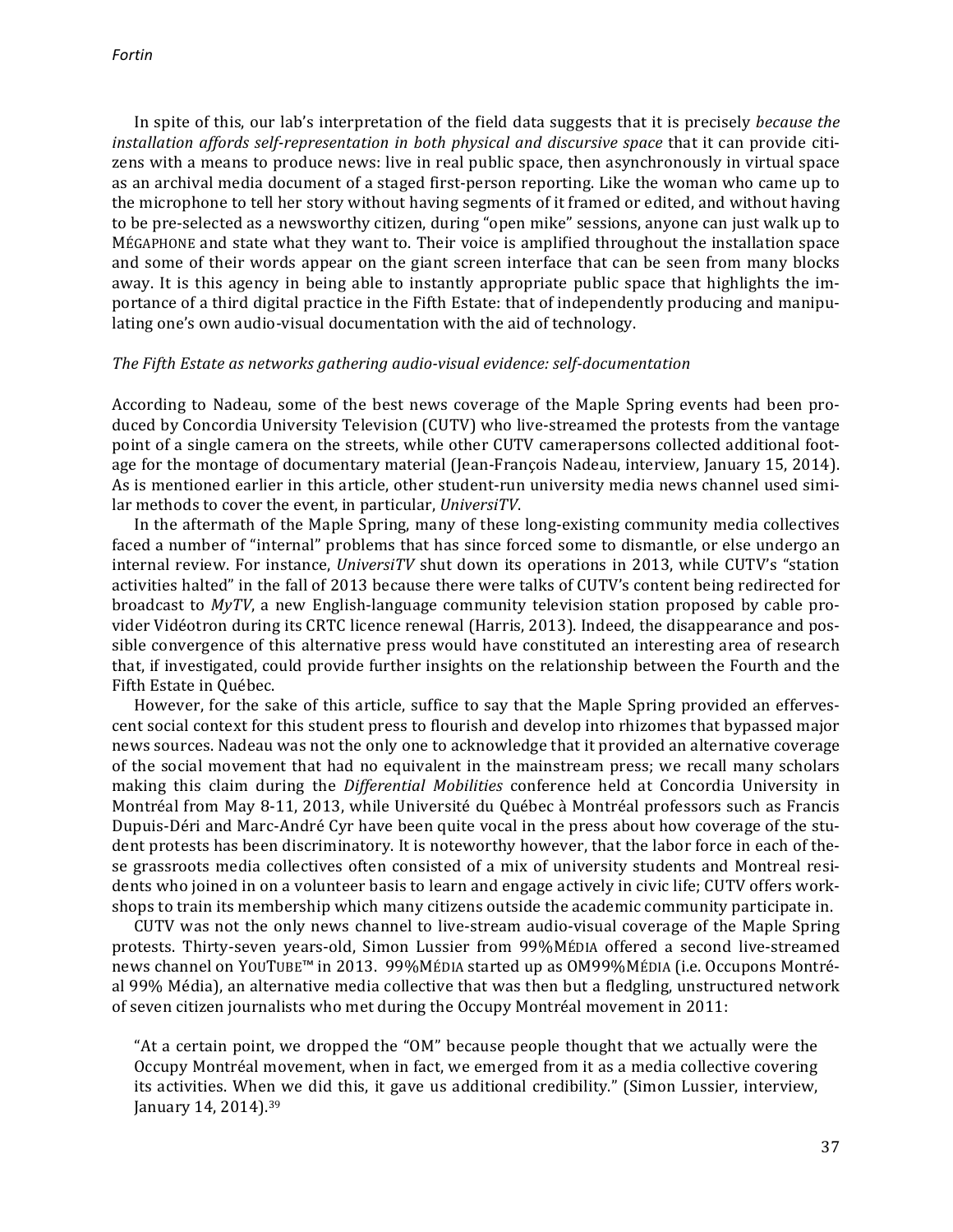Lussier says that his involvement in the Occupy Montréal movement was the turning point that turned him into a full-fledged activist and citizen journalist. He remarks that he had always been aware of social injustices since his teen years, but when he participated in the Occupy Montréal sitins in the fall of 2011, for the first-time in his life, he met people who chose to act:

"The idea behind Occupy Montréal was 'don't try to fight back alone, organize, organize, organize…it's useless to fight the system alone, but if you organize collective action, change is possible'. Everyone was in agreement: the system is broken, the economy is falling apart, the environment is destroyed...so, what do we do?" (Simon Lussier, interview, January 14, 2014)40

Lussier adds that although the Occupy Montréal movement was very short-lived, its legacy is still manifest today. The online and offline networking that took place during Occupy Montréal allowed a great number of different community groups to meet each other for the first time and initiate relationships to constitute networks that still exist today. According to Lussier, "Occupy was a networking fest for grassroots movements and for those of us individuals who were fighting alone" (Simon Lussier, interview, January 14, 2014).<sup>41</sup> Concretely, what this means is that a community food initiative such as *La Cuisine du Peuple* formed on the heels of the 2011 Occupy Montréal movement, was already a node in a network of pre-existing associations such as *Coop Sur Généreux* and *Food not Bombs* the day it started up. Planting a seed in a lush garden may give these groups significant strength.

Similarly, the Occupy Montréal movement provided the fertile soil for a growing number of new alternative press organs to join the ranks of *CUTV*, *UniversiTV* and non-university initiatives such as Les Alter Citoyens<sup>42</sup>and the Coop média de Montréal<sup>43</sup>. Some of the new kids on the block, like GAP-*PAsquad*, a self-declared "monitoring tactic concentrating on media" took root during the Maple Spring, while others, such as *Roches, Papier, Allumettes*, a Montréal-based anarchist newspaper available online or in paper form, appeared in the year or so that followed. Our preliminary analysis of field data strongly suggests that the Maple Spring acted as a catalyst and fertilizing force for this alternative press to grow and establish a firm foothold by solidifying their networks. Again, these phenomena would constitute a good avenue for empirical research.

For the sake of this article, our lab interviewed Simon Lussier to find out, alongside CUTV, how he became one of the seven members of 99%MÉDIA, which expanded its operations and viewership during the Maple Spring. Lussier's first experience at the MÉGAPHONE was on the night of October 30, 2013, when he showed up with his equipment to film Riel, Sanschagrin and Anarchopanda's intervention at the MÉGAPHONE, footage he has since posted on his YOUTUBE™ channel (Lussier, 2013). Lussier also filmed an impromptu intervention by a member of COPB on November 4, 2013 (Lussier, 2014).

Lussier started out as a citizen journalist cameraman covering the Maple Spring protests by livestreaming his video captures on the 99%MÉDIA website. Because he had worn the ubiquitous Guys Fawkes mask during his Occupy days and wanted to protect his identity, his FACEBOOK™ and TWITTER<sup>™</sup> sites only showed a photo of him wearing the mask. It was in December 2013, that he first posted a photo of himself and took the pseudonym Cyborg\_Simon. He explains what he refers to as his "coming out" in these terms:

"I wanted people to see what I shot, but not who I was. What was important to me was having an impact through the footage and not buying into the idea of the figure of the journalist as being part of news. When I decided to do my "coming out", I noticed that it changed two things: the first is that viewers are interacting with me more on social media since then; and the second is that now people, including established journalists, are retweeting my news post,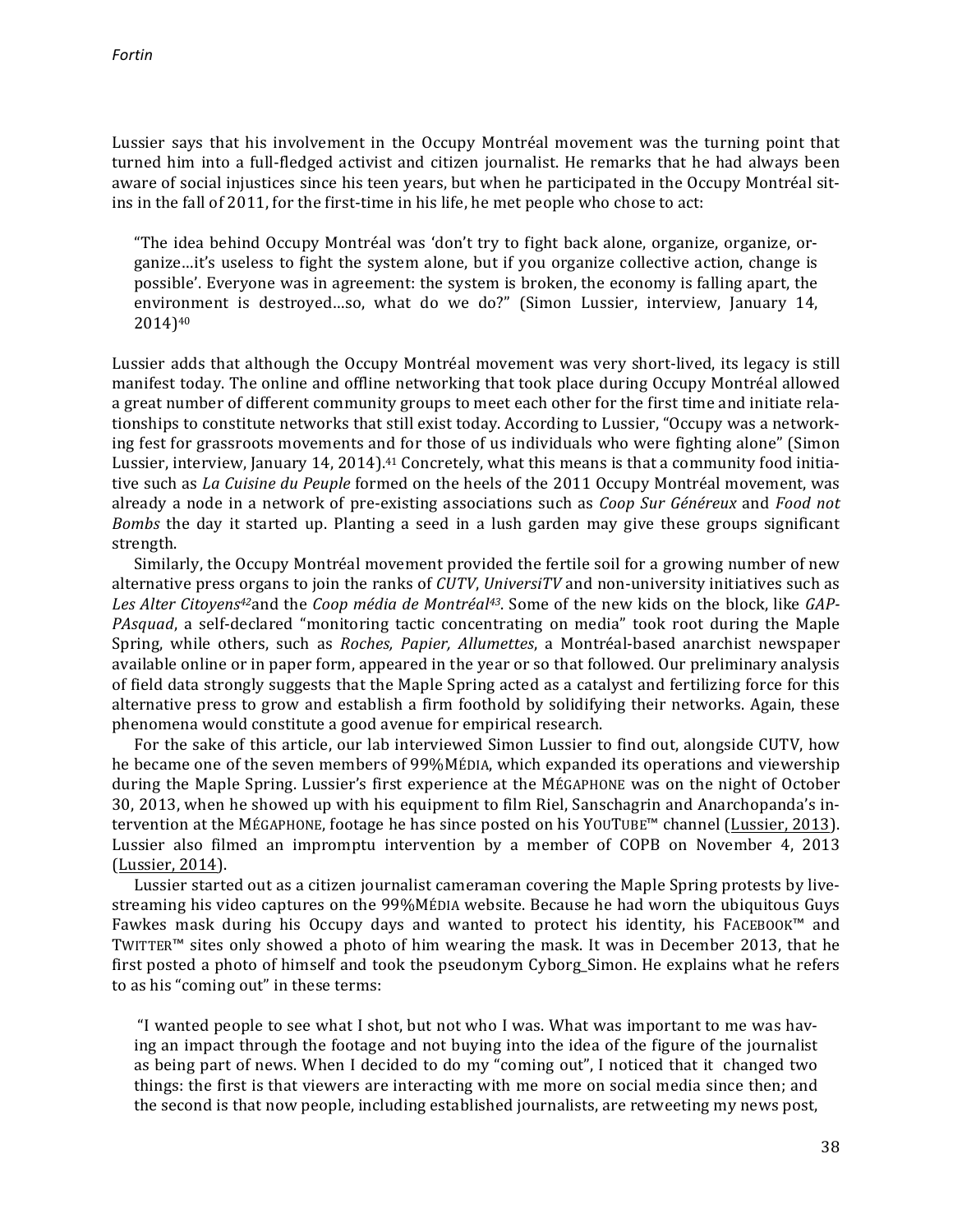something no one did when my identity was anonymous" (Simon Lussier, interview, January 14, 2013).44

Lussier wonders whether this means that people are more interested in celebrity news figures than in the news itself. He is intrigued by the fact that he is now being followed by mainstream press journalists and institutions, and wonders if revealing his identity has given him authority.

This is illustrated by a story he shared. In early January, Hydro-Québec held a public relations campaign on TWITTER<sup>™</sup> and in the mass media asking citizens to lower their electricity consumption. The next day, Lussier noticed that the exterior of the Complexe-Desjardins tower, the building adjacent to the Hydro-Québec's headquarters, was brightly glowing with green-colored architectural lighting after dusk. As Cyborg\_Simon, he sent Hydro-Québec the following tweet on January 2, 2014: "@hydroquebec...your neighbor, the Complexe Desjardins, is well lit...businesses and institutions should lower their consumption before citizens do #froidextreme".<sup>45</sup> Three hours later, the tower's architectural lighting was shut off and the building went dark. Lussier believes that this may have been the effect of his tweet, "I am speculating that they must have checked my TWITTER™ profile and realized that I was a citizen journalist who had a wide enough following to be perceived as a legitimate source".46

Much to Lussier's surprise, Hydro-Québec's main  $\text{TWITTER}^{\text{m}}$  account and its public relations office's TWITTER<sup>™</sup> account have been following him since. (Simon Lussier, interview, January 14, 2013). In fact, one of the advantages that a citizen journalist like Lussier enjoys is that he has access to sources and publics that are completely closed off to members of the mainstream press. Lussier has been actively engaged in grassroots community initiatives for many years now. People trust him and know that he will not distort the facts and stories that they send him.

He currently has over 1400 on TWITTER™ and over 1200 followers on FACEBOOK™. This may not seem like a very large audience, but his viewership can at times be higher since followers who monitor his live-stream news feed will alert their friends through social media when Lussier is capturing newsworthy footage. This implies that there can be "down time" while he is filming with about 40 people half-watching and then suddenly the viewership can exponentially go up.

According to Lussier, the most viewers he has had is about 1800 people. He knows this because while he is broadcasting live, he uses an application that allows him to see the number of viewers who have his channel open. This application also allows him to ask viewers a yes/no question while he is filming. Lussier uses it to ask his viewers what coverage they want him to prioritize when there are several newsworthy events or location: "[For instance, I can ask those who are following me] if there are two streets protests happening at the same time.., should I continue filming the protest against Monsanto or should I go and cover the one against Stephen Harper's policies?" (Simon Lussier, interview, January 14, 2013).<sup>47</sup>

He also chats live with his viewers. This can be useful in assessing or confirming important facts:

"One of the affordance I like the most about new media is that it allows us to interact live...someone watching my live-stream can ask me while I am filming, 'How many people are protesting?'... So, people don't have to wait until there is a press conference or press briefing held during a news event.., they can get the feedback from me as it is happening." (Simon Lussier, interview, January 14, 2013).<sup>48</sup>

Because he is in the middle of the event, Lussier can immediately reply. This may seem trivial, but according to many Maple Spring protesters we interviewed, one of the most common fallacies that were newscast by the mainstream press during the protests was how big the demonstrations were. Interviewees recall being part of demonstrations that had hundreds of thousands of protesters, and later reading or hearing in the news reports that there were only a few thousand, sometimes barely a few hundred. This infuriated many supporters of the social movement. But perhaps more im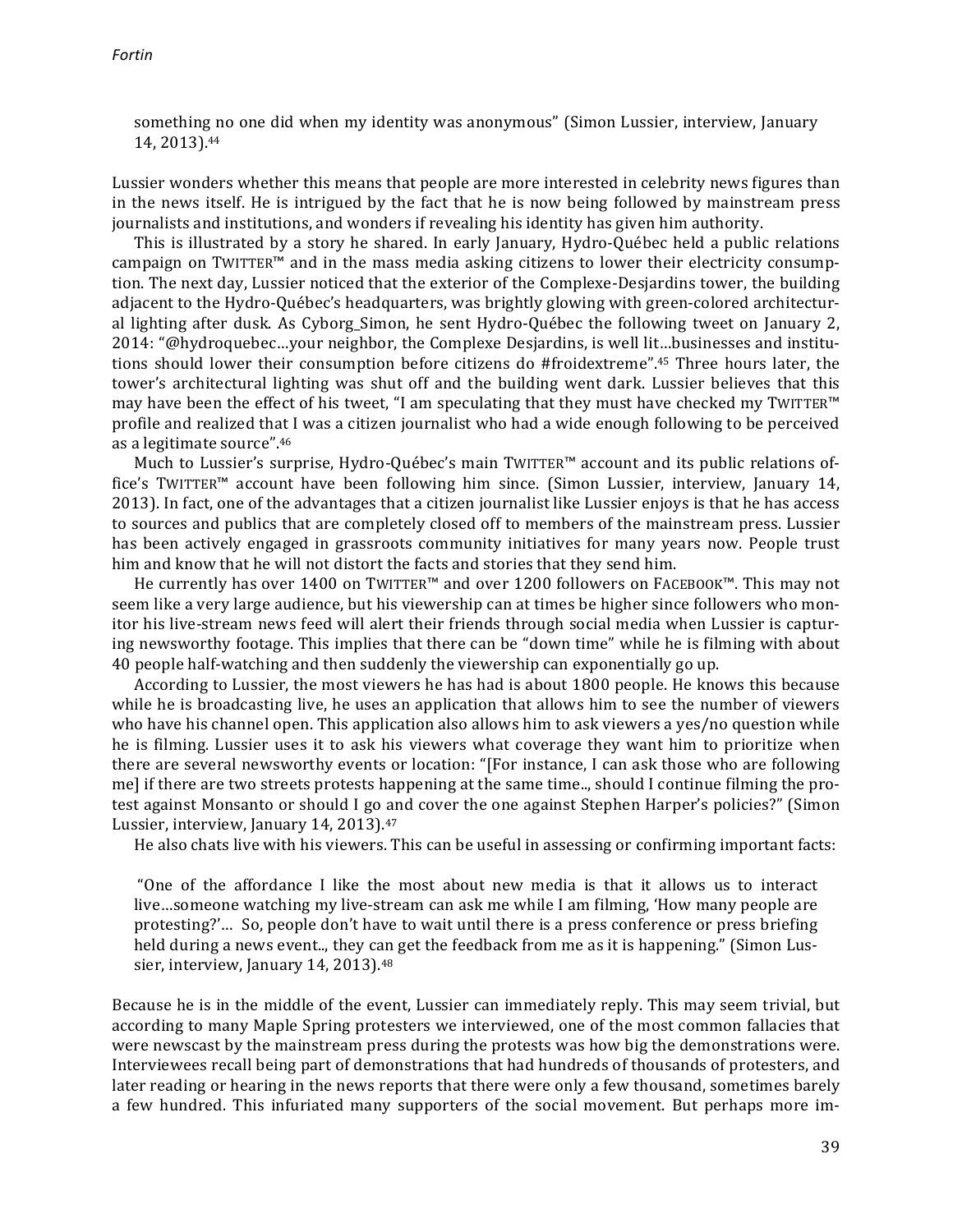portantly, it illustrates the importance of self-documentation in citizen journalism within the Fifth Estate. If the mainstream media is misrepresenting how many people support a street protest, then how else can the truth be revealed but by creating evidence?

Our field observations showed that this problem has taken on alarming proportions in Montréal since 2012. The escalating tension between the SPVM and those who have been denouncing police brutality and repression in the city has led to some bizarre exercises in public relations and suppression of freedom of the press on the part of the police force. For instance, every year the COPB organizes a peaceful march through the streets of Montréal to protest against police brutality. This year, it was scheduled for March 15, 2014. On March 13, 2014, the SPVM called a press conference for all the members of mainstream media – without extending an invitation to any of the alternative press. William Ray, an uninvited CUTV journalist unexpectedly showed up. He later reported on social media that the SPVM had put on a screening for the benefit of the mainstream press of their own contrived montage convincingly showing that the COPB's annual march against police brutality was so dangerous that even the mainstream press would have to be kept away this year (GAPPASquad, 2014b). The police showed members of the press a video they claimed had been filmed on March 15, 2013, during the previous year's COPB march. Ray was able to identify the scenes from a clash that occurred during the Maple Spring protest, which had nothing to do with COPB marches. Did the mainstream press realize that the SPVM was misinforming them by manipulating the video montage? How did they receive this "friendly" warning issued by the SPVM that their freedom of the press would be stifled two-days before an event took place? Even in wartime when the state has been known to fabricate propaganda to manipulate public opinion  $-$  freedom of the press is not typically suppressed.

In the first twenty minutes of the 2014 march, the SPVM arrested 288 people by kettling which had the effect of quickly dispersing other protesters (Christoff, 2014). Thus, the 2014 demonstration against police brutality and the increasing militarization of the state was stillborn. However, the alternative press disregarded the prohibition on filming issued two-days and self-documented the arrests. Lussier was there to film that day and he live-streamed what he saw.

Lussier uses a Canon 60D DSLR and a SamSung QF-30 live-streaming camera to cover events, while his wife, who stays home to take care of their four children, makes sure the live-stream is running and that she records live captures when her husband seems to be in trouble. Lussier says that she became interested in what he was doing about a year after he started. Now, they work as a team and he depends on her to run operations at home and to call for help if he is in trouble – for instance, if police officers are trying to seize his camera. Asked what would help him work better, he said, "I could use a studio, a car or a mobile unit, a laptop, better power sources, a new camera, a new lens, and a new microphone...I bought my camera on credit and I don't know how I'll ever pay it back" (Simon Lussier, interview, January 14, 2013).<sup>49</sup>

Lussier describes himself as a "working-class guy with no formal education"<sup>50</sup>. His approach to citizen journalism is completely unpretentious. He admits that he does not have any formal training, that he is self-thought, that he constantly improvises and that he is learning on the job. For instance, he has refined his filming techniques over time: he has learned to frame differently when he is capturing images for live webcasting (wider shots at a greater distance to protect people's identity in order to make sure that they cannot be identified and thus profiled or closely surveilled), than when he films material for the purpose of documentary montage (he moves in closer, focusing on his subject). Lussier is not the only citizen journalist to fit this profile.

Works on the history of journalism often describe nineteenth century reporters as men with little formal education who belonged to the working-class (Campbell, 2006; Schudson, 1978). Campbell, for instance, writes that most news reporters of that era were men who had little or no education, were obliged to accept unfavorable pay structures and never enjoyed any job security; they were known as "pencil-pushers" (pp. 122-124). As a History scholar, journalist Jean-François Nadeau corroborated this in relation to the history of journalism in Québec during our interview: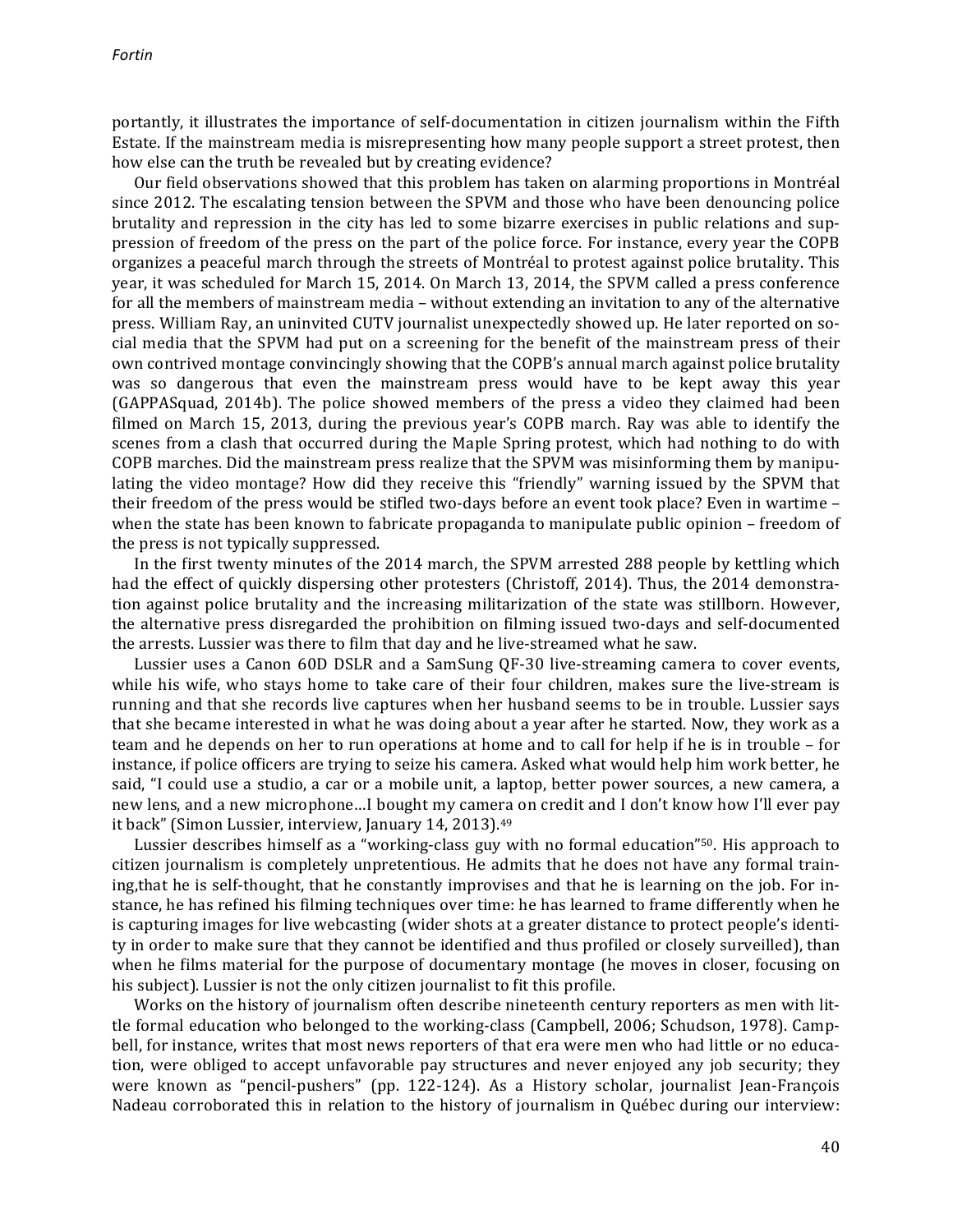"[In the nineteenth century, those who became reporters] often had nowhere else to go for work. It was the newspapers that signed the articles, not the reporters, which made them more easily interchangeable. They were generally not very educated. The only labor force that had some education in journalism during that era were typographers, and indeed, they were the first to join forces and form trade unions" (Jean-François Nadeau, interview, January 15, 2014).<sup>51</sup>

Although Campbell (2006) identifies 1997 as the year that marked the turn point when the status of journalism went from that of trade to profession, the development of the modern newsroom occurred at a distinct pace and under considerably different circumstances in Britain, France, Germany, the United States, and Canada (Ward, 2004, p. 182). For this reason, there is a great deal of variation in how journalism historians chart this evolution. Generally speaking, the scholarship identifies the last one or two decades of the nineteenth century as one of the critical phases in the development of the market-based press, when it underwent what Lippman called a "commercial revolution" (Schudson, 1978, p. 17). Chalaby (1998) makes a distinction between the public (prejournalistic) phase and the journalistic phase separated by what he refers to as the "rupture" that occurred in this period  $(p, 3)$ . In the pre-journalistic phase, newspapers were the mouthpiece of a partisan press, subsidized by political parties and funded with subscriptions. Driven by liberalism and its imperatives of market forces, over the second half of the nineteenth century, newspapers were industrialized into businesses. With this came the professionalization of journalism and its absorption into the middle-class:

"At the turn of the century there was as much emphasis in leading papers on telling a good story as getting the facts... reporters sought as often to write 'literature' as to gather news... in the 1890s, changes in the ideals of journalism did not translate into occupational norms so much as make newspaper ideals and practices consonant with the culture of dominant social classes." (Schudson, 1978, p. 5)

Our field findings suggest that citizen journalism within the Fifth Estate can be construed as a response to the class-bias that have become the staple of journalism practices in the Fourth Estate. It is noteworthy that the desire to oppose these practices do not only come from individuals like Lussier, student media groups such as CUTV or rogue grassroots media collectives such as GAP-PAsquad. Of late, there have been large-scale initiatives to create new models of journalism which are organized to operate from the ground up, as we see, for instance, with *First Look Media*, funded by eBay founder Pierre Omidyar (Cardew, 2013). At the time of writing, McGill University had just scheduled journalist, constitutional lawyer, commentator, and bestselling author, Glenn Greenwald, to speak of his involvement in the development of the *First Look Media* organization in the 2014 Beaverbrook Annual Lecture to be held at McGill on Thursday, October 23, 2014. This suggests that academic institutions are particularly sensitive to the urgency of rethinking investigative journalism today. Questions raised by this new model are: Can such organizations reform the Fourth Estate or will they help to consolidate and possibly organize and legitimate the Fifth Estate? Or are they Fourth Estate institutions posing as Fifth Estate ones?

Currently, one of the biggest problems faced by the Fifth Estate  $-$  as seen from the critique of its own networks of individuals – is that it preaches to the converted, that is, fragmented audiences of activists and intellectuals which exist in small 'echo chambers'. This, in fact, has been one of the principal critiques made of the Fifth Estate (Dutton, 2009, p. 9). Most of our interviewees deplored this because it defuses the possibility of engaging in real public debate. For instance, regular attendees of MÉGAPHONE told us that they felt that when left-leaning speakers presented on political issues, only similar perspectives were heard in response during those sessions; they deplored not being able to hear what the right had to say on the same issues. Another salient question is, are the voices of the Fifth Estate confined within certain classes? What this would imply is that the Fourth Estate and the Fifth Estate mostly talk past each other or are stone deaf to one another. Were they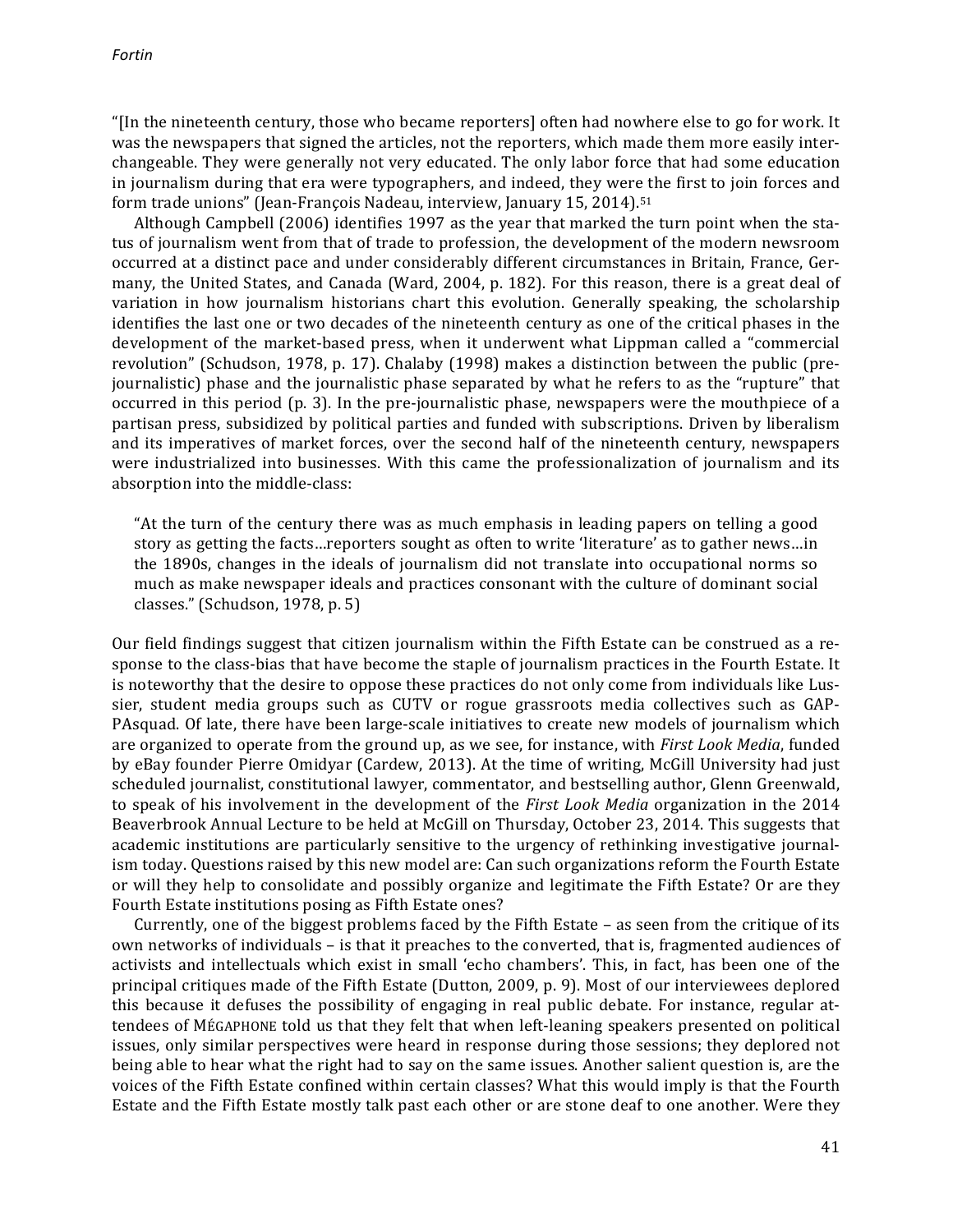to take the gloves off by engaging each other in public debate, would we see a new form of journalism emerging, of the kind that Greenwald and Omidyar may be envisioning with *First Look Media*?

The relationship between the Fourth Estate and the Fifth Estate is what underpins our current research agenda which has us conducting field work to look into addressing that issue by asking, on the one hand, how are the Fourth and Fifth Estate dependent on one another, and on the other hand, what devices, applications and infrastructures are needed to help create better connections between the them (Garbett, Comber, Egglestone, Glancy and Olivier, 2014). It may be that they need to remain entirely independent of one another, but should this exclude the possibility of establishing new dialogical models for them both? For instance, as we have seen, some major news sources follow the alternative press's social media newsfeed because they are looking for news topics and agendas. They may also sometimes call upon citizen journalists as "insider" sources. Conversely, citizen journalists benefit from having one of their news item disseminated in a mainstream news channel. Thus, we believe that defining the relationship between the Fourth and the Fifth Estate constitutes an important avenue for future research in journalism.

#### **Conclusion**

This article has set out to show that online and offline networks of student and young activists have formed and grown in Québec since the Maple Spring. We have argued that some of their digital practices of self-publication, self-representation and self-documentation may have catalyzed their structuration in the form of a Fifth Estate.

The past decade has seen a number of studies reflect on young Canadian's low levels of civic and political participation, arguing that they have disenfranchised themselves from the traditional political process by showing low voting turnout (Baril, 2012; Barnes and Virgint, 2013; Ménard, 2010; Turcotte, 2005, 2007). Based on our field findings, this paper argues that the Millennials in Québec are not only actively participating in the political process, but they are actively reshaping it through digital practices. As an instance of massive student uprisings by Québec youth, the Maple Spring and its legacy in Québec's fledgling Fifth Estate is evidence that the Millennials have "reenfranchised" civic life and politics on their own terms. They may reject the political institution, structures and procedures that previous generations have put in place, but the flourishing of grassroots community initiatives and an increasingly robust alternative press provides hard evidence that this generation is far more politically engaged than they have been given credit for.

On March 17, 2014, Michael Short, editor of *Zone*, opened the first public lecture of the "Future Melbourne Network" titled "A better future for Melbourne: What's your vision?" with the comment, "Leadership comes from the bottom-up, not from the top-down...innovation, leadership and change is driven by the community". Given that the Millennials and the community networks they have spawned are likely the major force building this future, how is one to understand their engagement in the Fifth Estate? And perhaps more importantly, how can the Fifth Estate be preserved and sustained as a space for innovation, critical thinking and change?

#### **Acknowledgements**

The author thanks the Social Sciences and Humanities Research Council of Canada (SSHRC) for funding this work and extends her deepest gratitude to the experts and participants who kindly contributed their time to share their views in the context of the semi-structured interviews that were conducted in-person and the online email exchanges that followed to validate interpretation of this data. Note that all the interviews used in this article were originally conducted in French and later translated by the author using the field audio recordings as a primary source.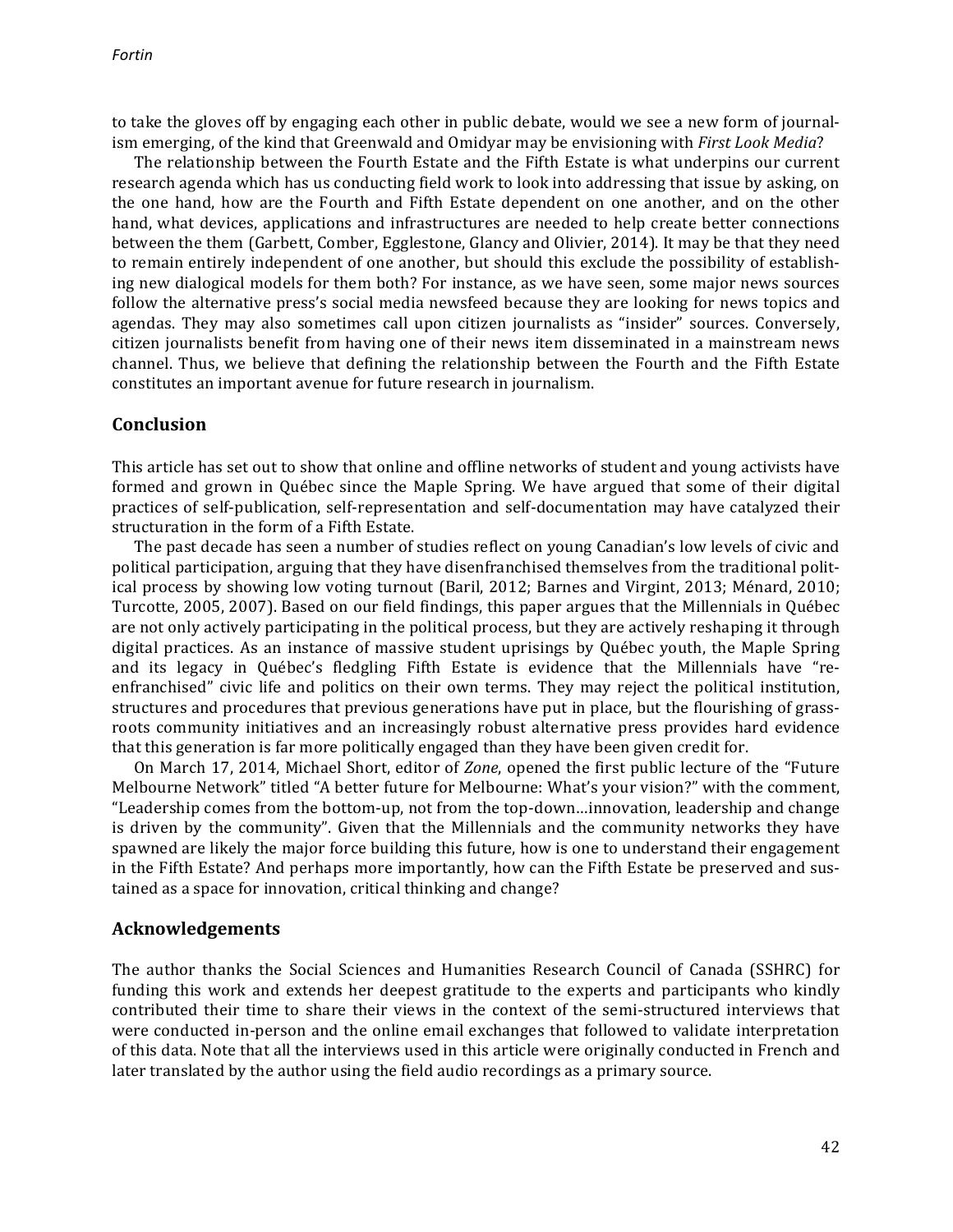# **Notes**

<sup>1</sup> Translated from French: "Que les chaînes privées fassent du spectacle...voilà, on ne peut rien attendre d'autre.., *mais* lorsque les chaînes publiques considèrent que le seul moyen de rendre compte d'un débat public, d'enjeux de société…c'est d'opposer des gens qui ne peuvent pas se parler parce que la manière même de concevoir le débat *fait* en sorte qu'ils ne sont que deux protagonistes, alors il ne peut rien y avoir, il n'y aura rien à en tirer…alors on se retrouvera dans la situation où ce n'est qu'un spectacle…donc pour moi, la couverture médiatique…un des visages de ce que je pourrais appeler sa brutalité, c'est-à-dire les textes publiés de certains commentateurs ou certains chroniqueurs (on pense toujours aux mêmes)...mais pour moi, le vrai problème n'est pas dans le comportement de ces individus...il n'y aurait pas eu Richard Martineau, on l'aurait inventé...à la rigueur, Richard Martineau a sa part de responsabilité, Pratt a sa part de responsabilité, bon nombre ont leur part de responsabilité, *mais pour moi c'est relativement secondaire.., ce ne sont que des acteurs d'un processus et d'une conception de ce que* c'est que la discussion publique qui s'est complètement dégradée..., et ca aussi ca fait partie de ce que *j'appellerai la 'dérive' des institutions."* (Christian Nadeau, interview, *Dérives* [~48min46sec])

<sup>2</sup> Below are links to some of the articles that have drawn from such interviews with Dr. Vincent Mosco:

http://www.huffingtonpost.ca/2011/11/16/occupy-movement-vincent-mosco\_n\_1098283.html http://www.cbc.ca/m/touch/business/story/1.1397642 http://www.thewhig.com/2012/05/24/quebec-protests-could-spread-expert http://www.thestar.com/business/2011/11/18/olive\_the\_occupy\_movement\_isnt\_going\_away\_its\_going\_onl ine.html

<sup>3</sup> Dupuis-Déri (2012) is but one example of such a collective petition, in this case from a group of university professors and sessional lecturers.

 $4$  According to (Giroux and Charlton, 2014) – a "scientific study" conducted on the media bias during the Maple Spring – *Le Devoir* gave *less* coverage to events that had violent aspects than other mainstream dailies, and focused more on core issues directly related to the student strike and open for public debate. However, we found this study questionable. First, it uses quantitative content analysis which looks at how much space coverage took by subjectively and systematically coding the qualitative character of the coverage. Second, the coding technique of this study itself seems unreliable. Third, although it was conducted in a Université Laval "research center", the report was sponsored by the Quebec Ministry of Culture and Communication (*Le Centre* d'études sur les médias bénéficie du soutien financier du ministère de la Culture et des Communications du Qué*bec*), rather than by a research funding agency. In fact, *Le Devoir* has consistently offered editorials and opened up its pages for editorial contributions from the public on the issue of police brutality during and since the Maple Spring. Yet, (Handfield, 2014), an article in the daily *La Presse* published the findings of Giroux and Charlton's (2014) study almost verbatim without offering any critical commentary or contextualization, thereby reproducing its bias in the reading publics of the mainstream press. When reading her article, one wonders in what way it constitutes journalism.

5 One blatant example of a montage exposing and deconstructing a false news report can be seen in *Dérives* (Robertson, Beyhun and Steevenson, 2013, [~42min14sec).

 $6$  The report goes on to say that "this misinterpretation was in fact condoned by Education Minister Michelle Courchesne, who stated that it would be up to the courts to interpret the law, thereby failing to provide guide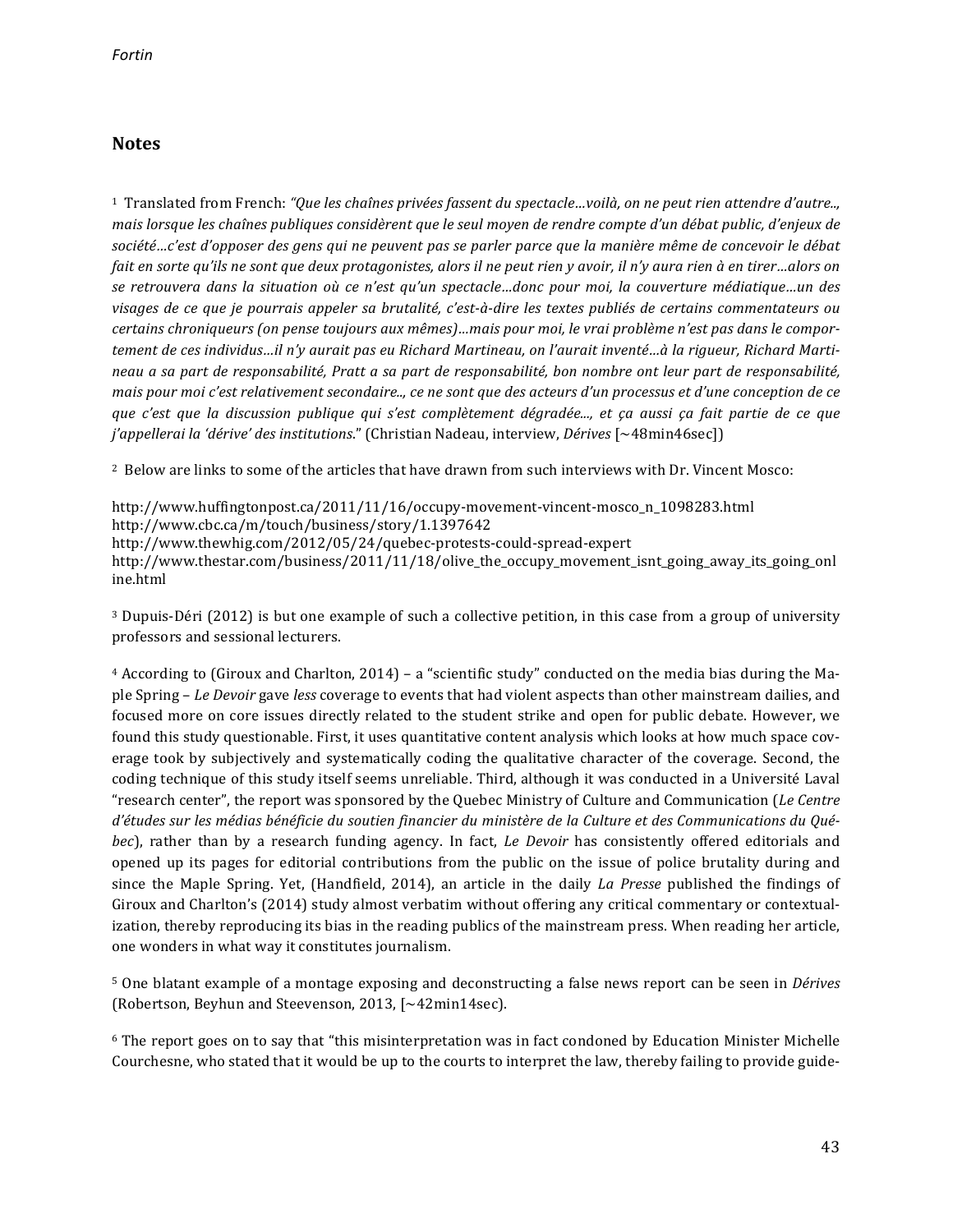lines for police and facilitating arbitrary applications...She even implied that simply wearing the *carré rouge* might be punished by the courts [sic]" (LDL et al., 2013, p. 29).

<sup>7</sup> LDL et al. (2013) reports: "Certain types of individuals, especially independent journalists and people filming or photographing events, appear to have been systematically targeted. Some journalists were charged with obstructing a police officer, and a few told of having their cameras confiscated and the contents erased. CUTV journalists were harassed, beaten and arrested with no regard to their status as journalists. One was threatened with being charged with incitement to riot. Another journalist spoke of being consistently intimidated during demonstrations; she was arrested and fined for merely photographing police" (p. 11).

<sup>8</sup> Nadeau shot over 40,000 photographs that visually document the Maple Spring crisis for *Le Devoir*. He has since published a monograph of 150 of these images (Nadeau, 2012) and exhibited original prints of these photos in four gallery shows in Chicoutimi, Eastman, Montréal and Sherbrooke, also giving conferences in the last two cities on his experience as a press photographer during the Maple Spring (Jacques Nadeau, personal communication, March 4, 2014).

9 UTV's media literacy approach is explained in detail in the copy underneath the short video clip: "This video has been edited to provide a critical and educational perspective on the mainstream press's approach to covering the student strike..."; more on the video's webpage: http://vimeo.com/64331719

<sup>10</sup> Translated from French: "Laisse faire le travail au caméraman...il est mandater pour couvrir les événements".

<sup>11</sup> UTV produced several other similar short montages as well as a two-hour documentary titled "Printemps" Durable", which claims to offer the perspective of student strikers (UniversiTV, 2013). The history of UniversiTV and how the Maple Spring shaped its activities and political engagement is clearly outlined in the copy underneath this video: "Since its creation in 2010, UniversiTV or UTV, Université de Montréal's student television channel, has filmed and followed the movement against tuition hikes. In Spring 2012, this modest student media group, which operates on a volunteer basis became more and more involved in the student strike and increasingly radical..."; more on the video's webpage webpage: http://vimeo.com/64331719

<sup>12</sup> Translated from French : "*Vive les médias sociaux parce qu'ils nous ont montré une autre dimension...pis ils* nous ont montré l'écart entre ce qui est dit par les médias officiels et ce qui est la réalité de la rue…ça peut-être *été ça la différence dans les manifs entre cette année et les autres qui ont précédées parce que l'utilisation de toutes ces images nous ont permis de voir une vérité qui nous aurait été complètement cachée autrement si on avait eu que les médias officiels ...*" (Suzanne Bilodeau, interview, *Dérives* [~50min22sec]).

 $13$  Kellner (2000) writes, "The public sphere consisted of organs of information and political debate such as newspapers and journals, as well as institutions of political discussion such as parliaments, political clubs, literary salons, public assemblies, pubs and coffee houses, meeting halls, and other public spaces where sociopolitical discussion took place" (p. 263).

 $14$  According to Dutton (2009), Thomas Carlyle claims that Edmund Burke coined the term "Fourth Estate" in reference to the important role played by the Reporters' Gallery in the Three Estates in Parliament of eighteenth-century England (p. 1).

<sup>15</sup> For a definition of *structuration*, see Giddens (1984, p. 25) or Mosco (2009, p. 185).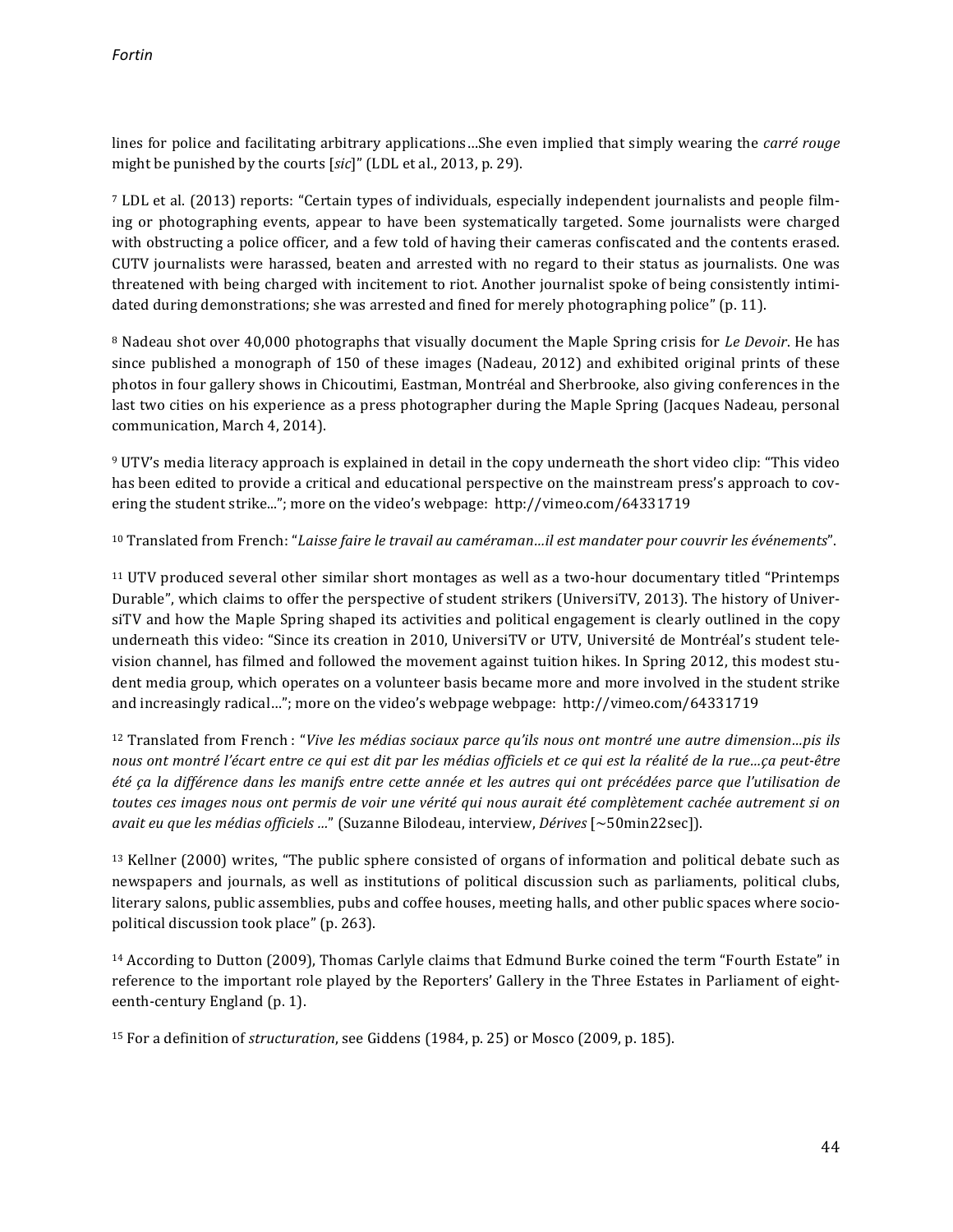$16$  For instance, COPB (1995) publishes their list on a webpage which also contains a hyperlink on the bottom right titled "List of people that have been killed by the Montreal police (SPVM)" which, when clicked, activates a downloadable Excel sheet offering more details including the names of the police officers involved in these killings.

 $17$  Steve is a pseudonym taken by a youth who asked that his identity remain anonymous.

<sup>18</sup> Translated from French : "Les morts causés par le service de police est une information qui est très dure à obtenir…en fait, souvent ce qu'il faut faire, c'est demander des rapports de police, donc payer pour obtenir cette *information-là, puis ensuite passer à travers le dossier au complet pour en venir à la conclusion dans le fond que la* mort de telle ou telle personne a été causée par une bavure policière. Donc c'est un processus de recherche *immense et c'est pour ça que les gens sont pas vraiment au courant parce qu'en fait, qui honnêtement prend la* peine de chercher ça, à part les personnes qui ont vécu tellement de répression policière qu'elle refuse que ça *continue de se reproduire.*" (Steve, interview, January 16, 2014 [~39min38ses]).

<sup>19</sup> Translated from French : "On fait aussi un travail de mémoire pour rappeler les gens qui ont été tués injuste*ment par le SPVM et par tous les corps de police…personne ne mérite d'être brutalisée, battue à mort, d'être fusil*lée et électrocutée dans l'impunité la plus totale." (Anonymous, interview, GAPPASquad, 2014a  $\lceil$ ~5min10sec]).

<sup>20</sup> Translated from French : "*C'est d'la job mais ça permet de trouver des nouveaux noms.*" (Alex Popovic, personal email communication, January 29, 2014).

<sup>21</sup> Translated from French : "Malheureusement, il manque encore des noms de personnes décédées car aucune organisme public ne semble maintenir une liste complète, pas même le bureau du coroner...pour fins de précision, je sais que la liste du bureau du coroner est incomplète parce que je l'ai obtenue via l'accès à l'information *et* j'ai pu la comparer à la mienne" (Alex Popovic, personal email communication, January 29, 2014).

<sup>22</sup> In 2011, Alex Popovic filed an official request for this information to the *Commission d'accès à l'information du* Québec, the public body that deals with access to information. His request was rejected on October 10, 2012 in a judgment that stated that the names of the police officers involved in such cases is considered confidential information, but the judge made no mention of a ruling regarding the names of the victims. Motivated by the belief that the latter was a matter of public record, Popovic has since filed a request to obtain the victim's names only with Quebec's Ministry of Public Security's through the "Act respecting access to documents held by public bodies and the Protection of Personal Information", but this request was also rejected. Popovic recently appealed this decision in court in January 2014. His petition was once again rejected in a judgment rendered on January 31, 2014 which, to the best of our knowledge, offers no legally substantive reason to refuse his request.

<sup>23</sup> Translated from French : "Il y a un Monsieur qui m'a dit, 'ah oui, cette histoire-là avec la policière, ah ben oui, *mais regarde, peut-être qu'ils ont exagéré un peu, hein? T'es pas mort? …le fait que t'es pas mort…[ça veut dire* que], c'est pas si grave…moi ce que ça m'enseigne, c'est qu'on cautionne qu'il y ait un abus policier, mais il ne faut pas qu'il te tue, par exemple, parce que s'ils te tuent, là, il y a un problème…moi, je voudrais que ma communauté soit mieux éduquée en général, qu'on mette l'emphase là-dessus point à la ligne, pis le reste en dé*coule…quelqu'un qui n'est pas bien renseigné va dire, 'ah, il s'est fait arrêter par la police…il est louche…et ça finit là…'.* C'est important qu'on ait confiance en eux [la police], mais elle ne se comporte pas pour gagner la con*fiance du monde parce que la SPVM manipule l'information pour donner l'impression qu'elle a la confiance du*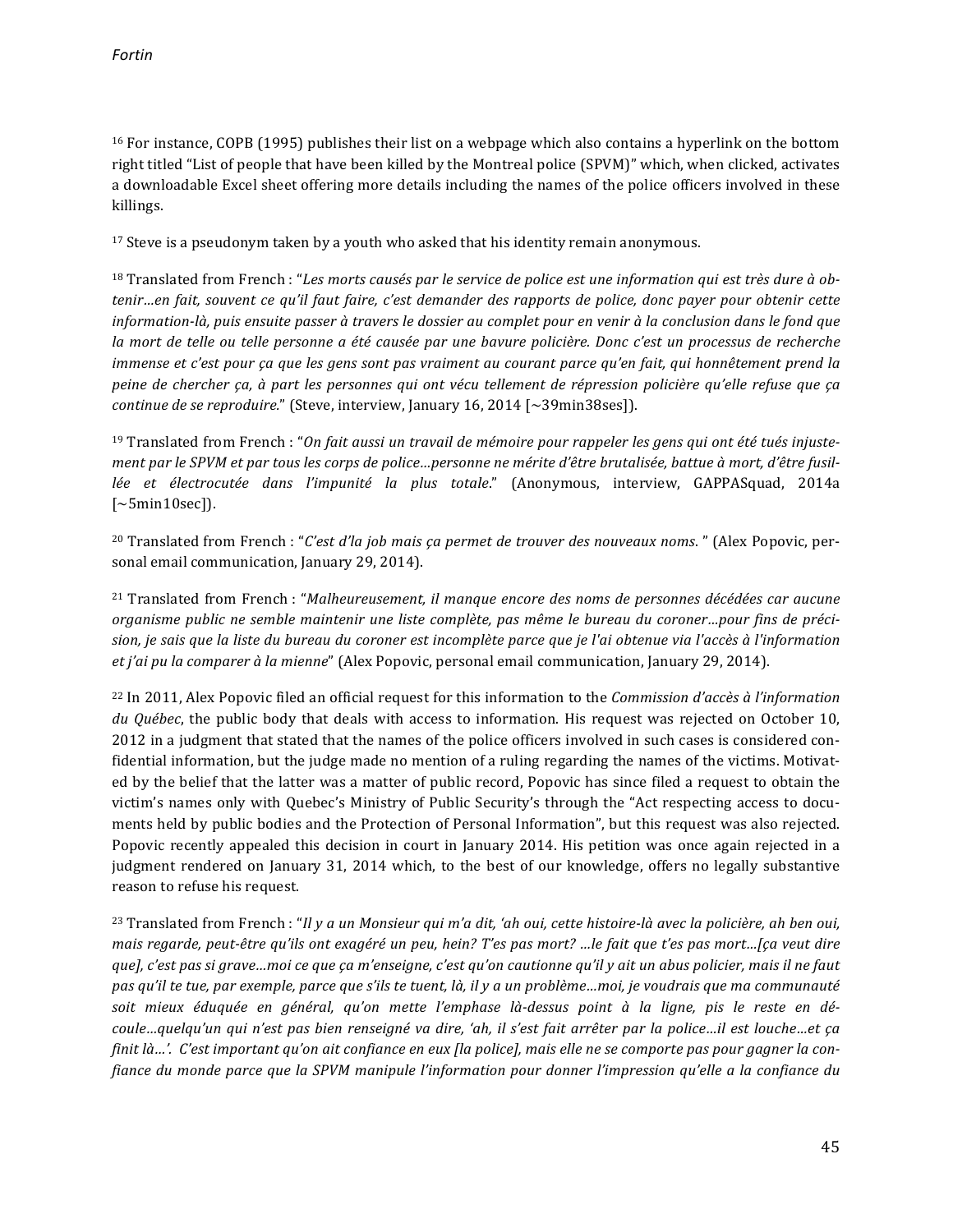*monde.* Ceux qui ne se renseignent pas...vont se faire leurs idées à partir de ça et ne sauront pas le danger qui les *guette.*" (Serge Lavoie, interview, January 20, 2014 [~1h09min45sec]).

<sup>24</sup> Translated from French : "*Quand on l'a fait, j'idéalisais... les noms...des victimes qui sont mortes...j'imaginais qu'on verrait le nom de ces gens-là sur l'immeuble…tout en sachant en plus que le quartier général est juste l'autre bord, pis ceux qui sont en haut du quartier général de police, ils peuvent voir les noms qui apparais*sent…ils peuvent le voir…[le quartier] est St-Urbain entre Ste-Catherine pis Maisonneuve…l'autre bord…c'est un *peu romantique mon affaire, mais j'idéalisais que le nom de ces victimes-là apparaîtraient sur l'immeuble.*" (Serge Lavoie, interview, January 20, 2014  $[\sim 3$ min10sec]).

<sup>25</sup> This percentage is roughly established according to the first-hand observations of one of this study's interviewee, Simon Lussier, who participated in, and filmed, almost every Maple Spring street protest.

<sup>26</sup> Translated from French : "*Ça permettait...ce qui était projeté, on pouvait voir de qu'est-ce qui allait être parlé* dans la soirée... je me souviens une fois, tout le mur était anglophone alors [on savait] que c'était des anglo*phones qui avait parlé."* (Robert Bourque, interview, November 16, 2013 [~9min15sec]).

<sup>27</sup> Examples of groups represented by GTAU are Action Communiterre, Alternatives, Centre d'Écologie Urbaine de Montréal, Conseil Régional de l'environnement de Montréal, CRAPAUD, Marché de solidarité Frontenac and Santropol Roulant.

<sup>28</sup> Here, we use the term "glocal" in reference to cultural practices that refer to how a local culture might absorb global influences they find useful while adapting them for local usage (Friedman, 2007, pp. 421-422).

<sup>29</sup> Field notes for Saturday, October 5, 2013 around 8:45 pm.

<sup>30</sup> Translated from French : "*Nous, au départ, que ce soit ça ou que ce soit autre chose, on a une obligation sur la scène sociale (je parle au nom du Devoir), donc on a année après année des participations à un certain nombre*  de choses, on a à organiser des conférences…celle-là [le Mégaphone], c'était à cinquante mètre du journal que ça se déroulait ou à peu près...c'était facile d'accès et aussi ça pouvait toucher un certain nombre de nos lec*teurs...l'initiative nous semblait intéressante dans la mesure où elle permettait de rendre palpable une chose qu'on a oublié aujourd'hui, c'est-à-dire que la parole publique peut s'incarner dans des êtres et dans des espaces physiques précis, c'est pas toujours…un relai FACEBOOK™ ou TWITTER™ ou papier tel qu'on a maintenant l'habitude de le faire…*" (Jean-François Nadeau, interview, January 15, 2014 [~0min41sec]).

<sup>31</sup> Translated from French : "La prise de parole en public est une culture qui a existé mais qui a été perdue avec le temps. Les assemblées publiques et les assemblées délibératives, on les a eu au dix-neuvième siècle ici à peu près : les assemblées ouvrières avec des mouvements républicains aussi qui ont existé…ce sont des tentatives qui ont été tuées savamment avec le temps. La culture de parole publique n'est pas une culture qui n'existe pas mais *une culture qu'on a tuée pour une bonne raison, c'est-à-dire qu'elle ne rend pas service socialement. Elle ne rend* pas service aux gens qui déterminent la parole publique. Il n'y a rien de plus détestable pour les gens en place de tout d'un coup se retrouver avec des gens qui partent dans tous les sens et font des agitations au coin de la rue." (Jean-François Nadeau, interview, January 15, 2014  $\lceil$  ~10min15sec]).

<sup>32</sup> See for instance: http://canlii.ca/fr/qc/qccs/doc/2003/2003canlii15684/2003canlii15684.html or http://canlii.ca/fr/qc/qccq/doc/2010/2010qccq498/2010qccq498.html. The author thanks Alex Popovic for drawing herattention to these legal rulings.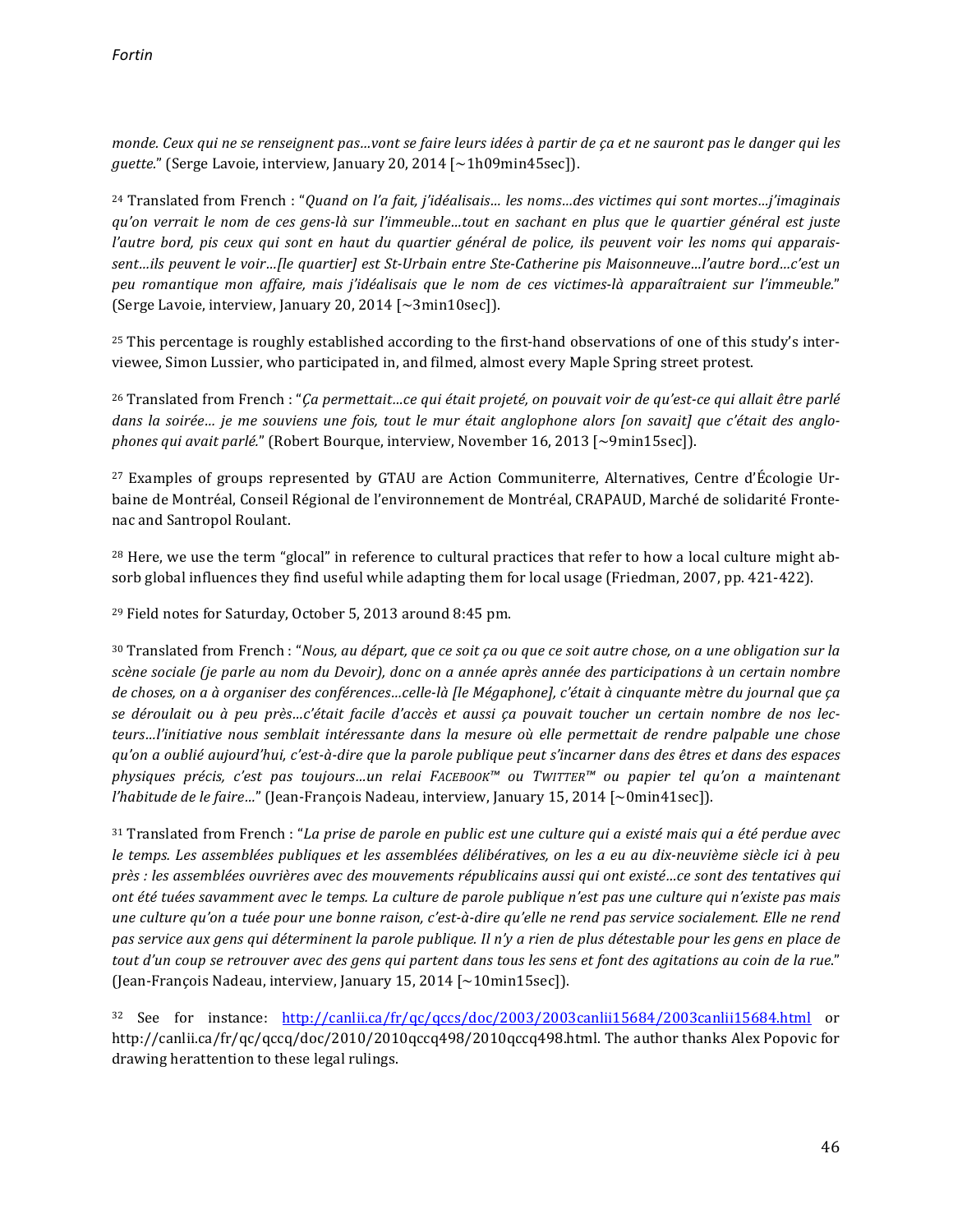<sup>33</sup> Translated from French : "*la rue est à nous*".

<sup>34</sup> Translated from French : "le SCCUQ occupe l'espace public".

<sup>35</sup> Translated from French : "*Alors venez le dire au micro de Mégaphone et courez la chance de voir les mots* "précarité", "qualité", "fierté", "enseignement", "mépris" apparaître aléatoirement sur le mur du pavillon Prési*dent-Kennedy de l'UQAM"* (SCCUQ, social media post, November 1, 2013).

36 Translated from French : "*…parce que les gens…s'il y a une manif de nuit, ils prennent le journal le lendemain matin* ou ils regardent la télévision, pis là, ils entendent : 'manif de nuit...il y a encore eu des arrestations, dont...deux méfaits, deux voies de fait sur des policiers...les gens ne réfléchissent pas...à premièrement, c'est-tu *vrai?* Et deuxièmement, comment ça s'est passé, dans l'ordre chronologique? …parce que souvent, les policiers attaquaient, pis les gens qui se défendaient se faisaient attaquer, pis c'est comme si on revire l'histoire à l'envers *et puis…on voulait sortir ces histoires-là…*" (Anarchopanda, interview, January 9, 2014 [~5min0sec]).

<sup>37</sup> Translated from French : "*C'est une espèce de faux-semblant énorme en disant que c'est la parole citoyenne qui s'exprime…il n'y a pas de densité assez forte à mon avis pour que quelque chose comme ça puisse tenir la* route autrement que comme on le fait maintenant, c'est-à-dire en prenant les béquille de tout un personnel professionnel de la parole publique en passant par Marie-France Bazzo, Gabriel Nadeau-Dubois et ce genre de fi*gures* publiques de sortes qu'on se retrouve avec l'illusion d'une parole publique quand c'est toujours les mêmes *qui* parlent en fait…qui viennent aussi tous de la même classe sociale…ils viennent tous du même milieu, ils ont *tous la même éducation, ils partagent tous les mêmes valeurs…ils se connaissent tous et on peut tous s'embrasser* en allant là…et j'en fait partie de ça…pis les salles de rédaction pis les espaces journalistiques, c'est la même *chose…chercher dans les salles de rédaction au Québec et ailleurs et ils ont tous fait les mêmes études, ils ont tous à peu près le même âge, le même profil, ils fréquentent les mêmes lieux, ils s'intéressent au même genre de mu*sique, et c'est tellement grave qu'ils se reproduisent entre eux, il y a un nombre de couple énorme dans ce milieu et ça commence à entraîner des dynasties…on le voit à Radio-Canada…la deuxième ou la troisième génération de journalistes issue des mêmes familles…[alors, en fait ce qu'on voit] c'est encore la même classe qui s'est organisée *un jeu de représentation de soi-même...*" (Jean-François Nadeau, interview, January 15, 2014 [~14min25sec]).

38 Translated from French : "*C'était une occasion de mettre en scène...une autre façon de mettre en scène la pa*role du journal…il y a une forme de mise-en-scène de soi qui est nécessaire dans un espace comme celui-là qui est déjà une mise-en-scène de toute façon...alors dans ce cadre-là, il y a un certain nombre de journalistes qui ne *sont pas très à l'aise...* " (Jean-François Nadeau, interview, January 15, 2014 [~6min15sec])

<sup>39</sup> Translated from French : "*Nous dans le temps on n'était pas 99%Média, on était OM99%Média...le monde à un* moment donné pensait que 99% média était Occupons Montréal fais que on a droppé le 'OM' pis on a juste mis 99%Média…ça l'a donné une couche supplémentaire à notre intégrité pis à notre crédibilité… on est un des *groupes qui sont sorties d'Occupons Montréal.*" (Simon Lussier, interview, part 2, January 14, 2013, [~1hour06min20sec])

<sup>40</sup> Translated from French : "'don't fight back...organize, organize, organize'...c'est ça qui était le mot...ça te *donne rien de te battre tout seul contre le système…organise toi avec le monde qui veulent aussi se battre contre le système…c'était ça Occupy! Tout le monde était d'accord…le système marche plus, l'économie marche plus, l'environnement est en train d'être brûlé de A à Z…qu'est-c'est qu'on fait?"* (Simon Lussier, interview, part 2, January 14, 2013, [~1hour04min45sec])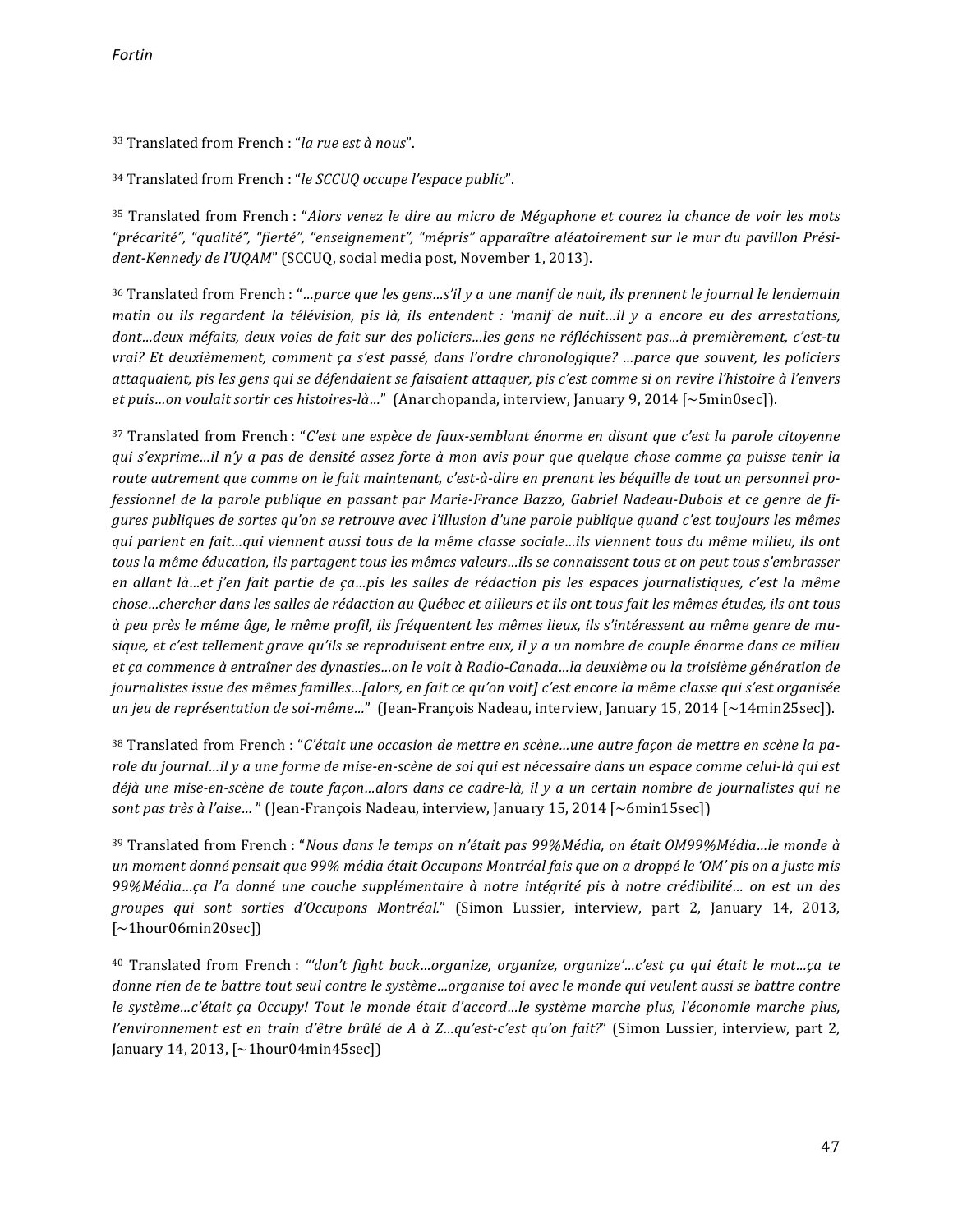<sup>41</sup> Translated from French : "Le networking que Occupy a créé...continue encore aujourd'hui...quand le Occupy a splitté, quand ca s'est terminé...ben tout le monde qui avait des affinités ensembles ont tout partis des groupes." (Simon Lussier, interview, part 2, January 14, 2013,  $\lceil \sim 1 \text{hour05min42sec} \rceil$ )

<sup>42</sup> Les Alter Citoyens is an independent media production group founded in 2007.

<sup>43</sup> The *Coop* média de Montréal was established in May 2011 as a Canadian local of *The Media Co-op*.

<sup>44</sup> Translated from French : "*Je voulais que le monde voit ce que je faisais, mais je ne voulais pas qu'ils sachent qui* je suis…c'était plus important pour moi la portée de ce que je faisais de qui j'étais…je voulais que les gens s'intéressent plus à ce que je couvre et qu'à ma personne…au mois de décembre, quand j'ai fait mon 'coming out'…les gens interagissaient plus…j'ai beaucoup plus d'interaction depuis que j'assume le Cyborg\_Simon avec *mon vrai nom qui est attaché avec...pis il y a du monde qui sont moins mal à l'aise d'interagir avec Cyborg\_Simon qui étaient mal à l'aise d'interagir avec Guys Fawkes…même que je jase avec des journalistes politiques, même*  eux n'ont pas peur de retweeter ce que je dis…avant, je pouvais sortir une nouvelle, les gens allaient cliquer sur la nouvelle pis relayer la nouvelle à partir du site, mais là depuis que j'ai fait ma sortie, depuis que je suis Cy*borg\_Simon, les gens vont retweeter directement la nouvelle...*" (Simon Lussier, interview, part 2, January 14,  $2013$  [~17min21sec]).

<sup>45</sup> Translated from French : "@Cyborg\_Simon *Jan 2* @hydroquebec votre voisin, complexe desjardins, est bien *illuminé. commerce et industrie devraient réduire avant population... #froid #extreme*" (Simon Lussier, personal email communication, March 10, 2014).

<sup>46</sup> Translated from French: "euuu...oui, ben' quand ils lisent mon profil TWITTER™, 'Simon Lussier@Cyborg Simon', pis tout de suite le titre qui suit c'est 'journaliste webdiffuseur'…oh, aie! le gars il fait du *PR…le gars il a une portée…le gars il a un réseau…c'est d'même qu'ils peuvent juger de ton poids médiatique…"*. (Simon Lussier, interview, part 2, January 14, 2013,  $\left[\sim 52 \text{min}03 \text{sec}\right]$ )

<sup>47</sup> Translated from French : "Admettons qu'il y a deux manifestations en même temps.., est-ce que je continue à *suivre la manifestation contre Monsanto ou je m'en vais à la manifestation Harper?"* (Simon Lussier, interview, part 2, January 14, 2013,  $[~33 \text{min06sec}]$ .

<sup>48</sup> Translated from French : "Une des fonctions que j'aime le plus dans les nouvelles technologies c'est que ça nous permet d'interagir…une personne qui regarde ce que je filme peut me demander pendant que je filme 'Com*bien* de personnes au total est-ce que tu penses sont dans la manif?'...le monde ne sont pas obligé d'attendre une *conférence de presse ou un point de presse tenu après l'événement.., pour pouvoir avoir le feedback, ils peuvent l'avoir pendant que je suis là.*" (Simon Lussier, interview, part 2, January 14, 2013, [~35min40sec]).

<sup>49</sup> Translated from French : "*J'aurai besoin d'un studio, j'aurais besoin d'un studio mobile, j'aurais besoin d'un* char, j'aurais besoin d'un nouveau laptop, j'aurais besoin d'une nouvelle caméra, j'aurais besoin de nouvelles lentilles, j'aurais besoin de nouveaux micros…j'ai acheté ma caméra avec ma carte de crédit pis j'chais pas comment *je* vais la repayer." (Simon Lussier, interview, part 2, January 14, 2013, [~55min55sec]).

50 Translated from French : "*Je suis juste un petit prolétaire pas d'éducation*" (Simon Lussier, interview part 2, January 14, 2014 [~20min15sec]).

 $51$  Translated from French : "*[À l'origine, les journalistes]...c'était des gens qui n'avaient pas le choix de faire ça.., d'abord* on ne signait pas les articles, ce qui permettait au patron de rendre les journalistes absolument inter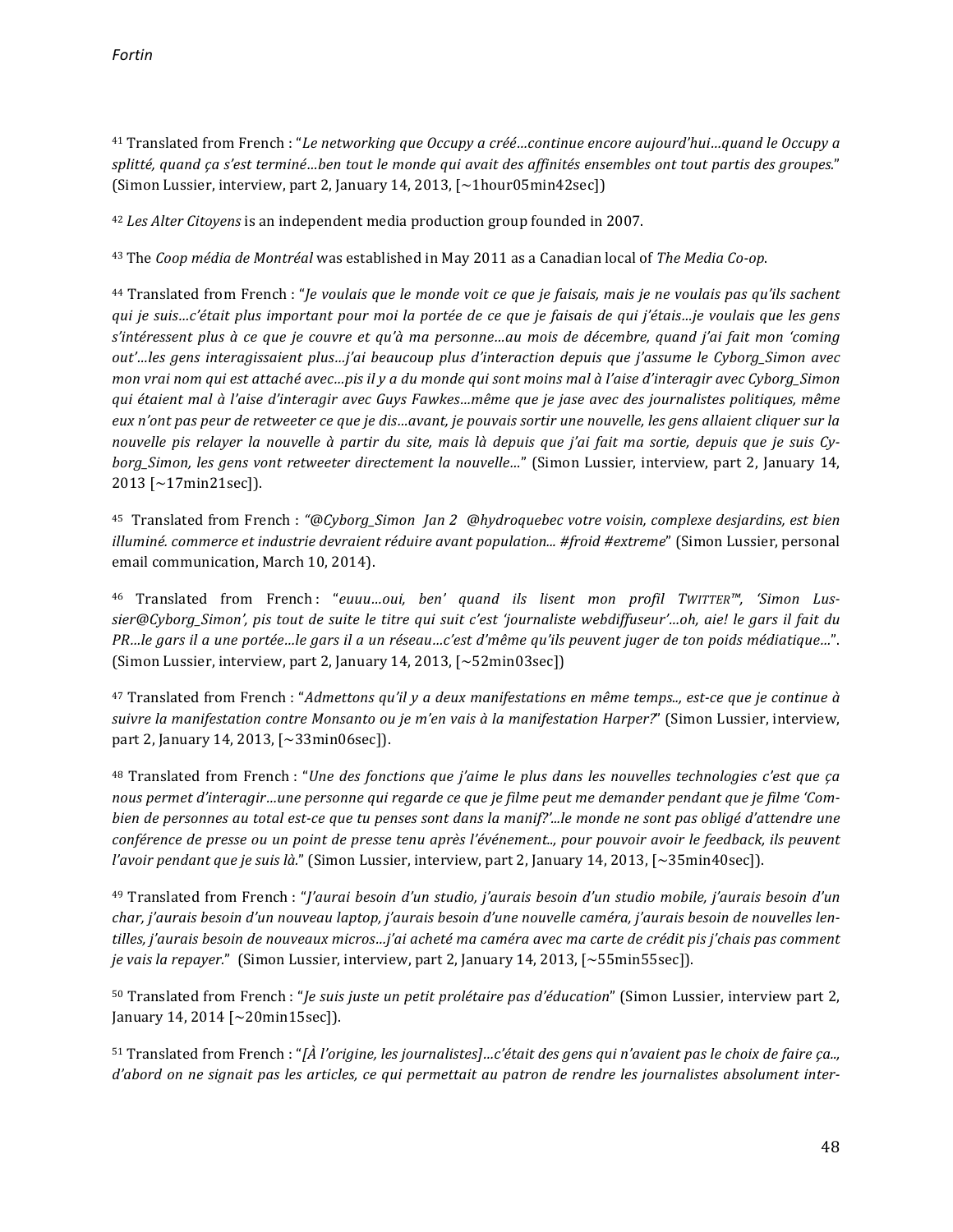changeables…c'étaient des gens qui étaient en générale aussi pas très instruits…les gens qui étaient instruits dans ce milieu-là curieusement c'était les typographes…qui étaient presqu'une classe intellectuelle supérieure dans la société, c'étaient aussi les premiers à s'organiser en terme de travail, les premiers syndicats liés à la pro*fession des journalistes, c'est plutôt du côté des typographes*" (Jean-François Nadeau, interview, January 15,  $2014$  [~18min0sec]).

## **References**

- Accardo, A. (2007). *Journalistes précaires, journalistes au quotidien*. Marseille: Agone.
- Les Alters Citoyens. (2014, March 8). Judiciarisation de la dissendence: Le cas de Nicolas Barbeau. In YOUTUBE™ - Broadcast Yourself, YOUTUBE™ video, Les Alters Citoyens, Retrieved from: https://www.youtube.com/watch?v=jxp6TZ9RAdY.
- Ancelovici, M. & Dupuis-Déri, F. (2012). *Un printemps rouge et noir : Regards croisés sur la grève étudiante de 2012*. Montréal, QC : Éditions Écosociété.
- Baril, G.. (2012). Les jeunes ne votent plus ! Que faire? In M. Fahmy (ed.), *L'État du Québec* (pp. 155-163). Montréal, QC: Boréal.
- Barnes, A. and Virgint, E. (2013). *La participation électorale des jeunes au Canada: Tendances et bilan* [report : publication no. 2010-19-F]. Ottawa, ON : Bibliothèque du Parlement.
- Bélair-Cirino, M. (2012, May 16). Le photographe du Devoir renversé par le cheval d'un policier. *Le Devoir*. Retrieved from: http://www.ledevoir.com/
- Calhoun, C. (ed) (1993). *Habermas and the Public Sphere*. Cambridge, MA: MIT Press.
- Campbell, J. W. (2006). *The year that defined American journalism:* 1897 and the clash of paradigms. New York, NY: Routledge.
- Cardew, B. (2013, March 3). Can Greenwald's digital magazine Intercept help to reinvent journalism? The Guardian. Retrieved from: http://www.theguardian.com
- Chalaby, J. K. (1998). *The invention of journalism*. Houndmills, Basingstoke, Hampshire : Macmillan Press ; New York : St. Martin's Press.
- Chapsal, A. (2013, November 18). Commission Ménard: Jacques Nadeau dénonce un manque total de respect. TVA nouvelles. Retrieved from: http://tvanouvelles.ca
- Christoff, S. (2014, March 16). Montreal reflections from inside a police kettle. *The Media Co-Op Local Independent News*. Retrieved from: http://www.mediacoop.ca
- City of Montreal. (1994, May 16) B-3 By-Law Concerning Noise. *Revised by-laws of the City of Montreal*. Retrieved from: http://ville.montreal.qc.ca
- Collective Opposed to Police Brutality. (COPB) (1995). Collectif oppose à la brutalité policière (COBP) [website-English mirror version]. Retrieved from: https://cobp.resist.ca
- Dupuis-Déri, F. (2012, September 19). Mouvement étudiant et répression policière Pour une commission d'enquête publique. Le Devoir. Retrieved from : http://www.ledevoir.com
- Dutton, W. H. (2009, March). The Fifth Estate emerging through the network of networks. *Prometheus: Critical Studies in Innovation 27*(1), 1-15.
- Evans, G. (1984). *John Grierson and the National Film Board: The politics of wartime propaganda.* Toronto, ON: University of Toronto Press.
- Fortin, C, Hennessy, K. & Sweeney, H. (2014). Roles of an interactive media façade in a digital agora. *Proceedings of PerDis'14: Second International Symposium on Pervasive Displays*, New York, NY: ACM Press, forthcoming.
- Fortin, C., Neustaedter, C. & Hennessy, K. (2014). The appropriation of a digital "Speakers' Corner": Lessons learned from the deployment of Mégaphone. *Proceedings of DIS'14: Designing Interactive Systems Conference*. New York, NY: ACM Press, forthcoming.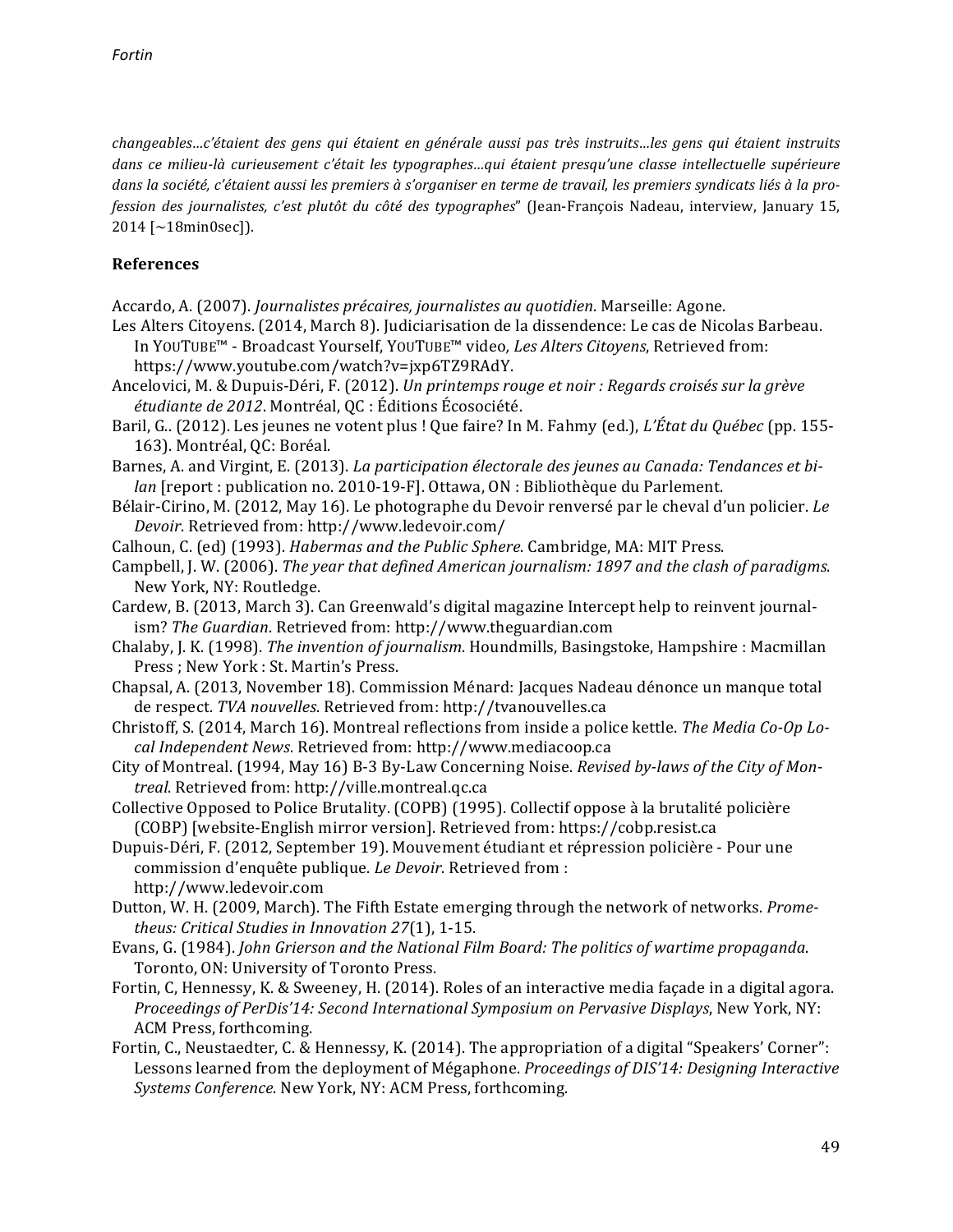- Friedman, T. L. (2007). *The world is flat : A brief history of the twenty-first century*. New York : Farrar, Straus and Giroux.
- GAPPASquad. (2014a, March 11). Qui nous protège de la police? In YOUTUBE™ Broadcast Yourself, YOUTUBE™ video, *GAPPAsquad*, Retrieved from:

http://gappasquad.wordpress.com/2014/03/15/le-spvm-ment-aux-medias/ [March 11, 2014].

- Garbett, A. T., Comber, R., Egglestone, P., Glancy, M. & Olivier, P. (2014). Finding "real people": Trust and diversity in the interface between professional and citizen journalists. *Proceedings of CHI'14:* 32nd annual ACM conference on Human factors in computing systems. New York, NY, 3015-3024.
- GAPPASquad. (2014b, March 15). Le SPVM ment aux médias. In YOUTUBE™ Broadcast Yourself, YOUTUBE™ video, *GAPPAsquad*, Retrieved from:

http://www.youtube.com/watch?v=OfVf-\_WH5cQ&feature=youtu.be [March 15, 2014].

- Giddens, A. (1984). *The constitution of society: Outline of the theory of structuration*. Cambridge, MA: Polity Press.
- Gill, R. & Pratt, A. (2008). Precarity and cultural work: In the social factory? Immaterial labour, precariousness and cultural work. *Theory, Culture & Society, 25*(7/8), 1-30.
- Giroux, D. & Charlton, S. (2014, February). Les médias et la crise étudiante : Traitement du conflit par la presse quotidienne montréalaise. *Centre d'études sur les médias (CEM)* Université Laval [report]. Retrieved from: http://www.cem.ulaval.ca/pdf/Crise%20etudiante-Quotidiens.pdf [March 20, 2014].
- Goodman, A. (2012, May 25). Maple Spring: Nearly 1,000 arrested as mass Quebec student strike passes 100th Day. *Democracy Now*. Retrieved from: http://www.democracynow.org/2012/5/25/maple\_spring\_nearly\_1\_000\_arrested
- [February 14, 2014]. Habermas, J. (1989). *The structural transformation of the public sphere : An inquiry into a category of Bourgeois society* (T. Burger, Trans.). Cambridge, MA: MIT Press. (Original work published 1962).
- Habermas, J. (1993). Further reflections on the public sphere. In C. Calhoun (Ed.), *Habermas and the Public Sphere* (pp. 421-461). Cambridge, MA: MIT Press.
- Habermas, J. (2006). Political communication in media society: Does democracy still enjoy an epistemic dimension? The Impact of Normative Theory on Empirical Research. Communication Theory 16<sup>(4)</sup>, 411-426.

Hahn, L. E. (2000). *Perspectives on Habermas*. Chicago, IL : Open Court.

- Handfield, C. (2014, March 20). Crise étudiante: Les médias ont été équitables. *La Presse* . Retrieved from: http://www.lapresse.ca/actualites/dossiers/conflit-etudiant/201403/19/01-4749447 crise-etudiante-les-medias-ont-ete-equitables.php [March 20, 2014]
- Harris, Colin. (2013, November 5). New CUTV has big plans reformed station seeking fee levy, airtime on cable TV. The Link . Retrieved from : http://thelinknewspaper.ca/article/4961 [March 15, 2014].
- Herman, Edward S. and Chomsky, Noam. (2002). *Manufacturing consent: The political economy of the mass media*. New York, NY: Pantheon Books.
- International Network of Civil Liberties Organizations (INCLO). (2013, October 10). "Take back the streets": Repression and criminalization of protest around the world. *Report authored and published by the American Civil Liberties Union, the Association for Civil Rights in Israel, the Canadian Civil Liberties Association, Centro de Estudios Legales y Sociales (Argentina), the Egyptian Initiative* for Personal Rights, the Hungarian Civil Liberties Union, the Kenyan Human Rights Commission, the Legal Resources Centre (South Africa), Liberty (United Kingdom) & the Irish Council for Civil Liberties. Retrieved from: http://www.statewatch.org/news/2013/oct/inclo-global-protestsuppression-report.pdf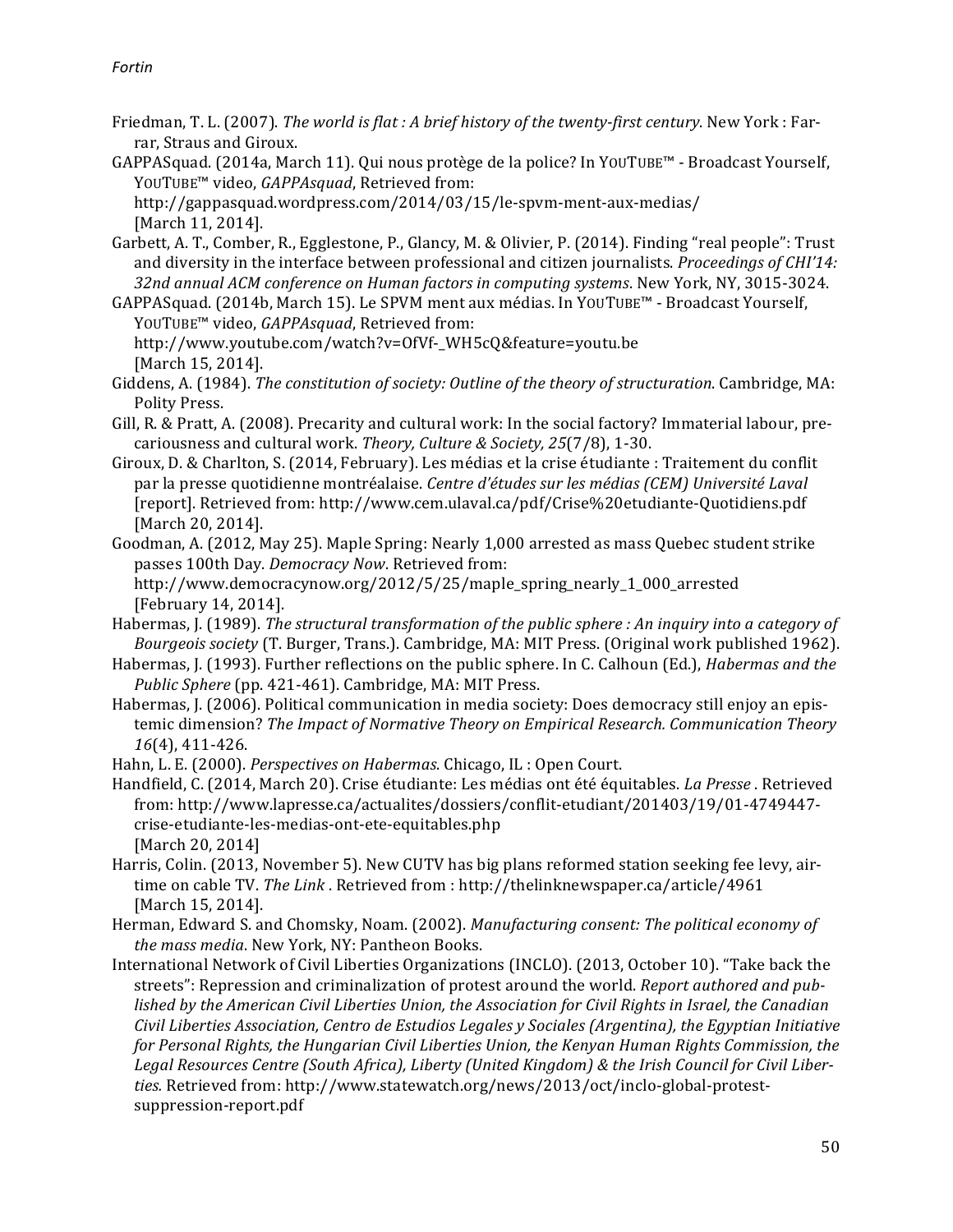[February 14, 2014].

Julien, Fréderic. (2012, Automne). Le printemps érable comme choc idéologique. Cultures et Conflits, 87, 152-159. Paris: L'Harmattan. Retrieved from :http://www.cairn.info/revue-cultures-etconflits-2012-3-page-152.htm

[February 14, 2014].

Justice for the Victims of Police Killings Coalition (2013, October 22). Noms des victimes de bavures policières au Canada / Names of People Killed by the Police Across Canada [webpage]. Retrieved from: http://22octobre.wordpress.com/noms-des-victimes-de-bavures-policieres-aucanadanames-of-people-killed-by-the-police-across-canada/ [March 15, 2014].

Kellner, D. (1999). *The Persian Gulf TV war*. Boulder, CO: Westview Press.

- Kellner, D. (2000). Habermas, the public sphere, and democracy: A critical intervention. In L.E. Hahn (ed.), *Perspectives on Habermas* (pp. 259-287). Chicago, IL : Open Court.
- Landry, N. (2012). *SLAPP: Bâillonnement et répression judiciaire du discours politique*. Montréal, QC: Éditions Écosociété.
- Ligue des droits et libertés (LDL), l'Association des juristes progressistes (AJP) & l'Association pour une solidarité syndicale étudiante (ASSÉ). (2013, December 12 / 2013, April 29). Repression, discrimination and the student strike: Testimonies and analysis (Maureen McMahon, Trans.). *Report authored and published by the Ligue des droits et libertés, the Association of Progressive Ju*rists and the CLASSE legal committee. Retrieved from: http://liguedesdroits.ca/wpcontent/fichiers/repression-report-2012-final-web.pdf [February 14, 2014].
- Lussier, S. (2013, October 30). 30 Octobre 2013 Projet Mégaphone Parts 1 to 6. [6 segments of variable length]. In YOUTUBE<sup>™</sup> - Broadcast Yourself, YOUTUBE™ video, 99%Média [Video file]. Retrieved from:

https://www.youtube.com/watch?v=1lXhWQGMkiw&list=PLiBB9Wfb\_Wv6BdtXOXkhhoInH8Gc 5bhd3 [February 28, 2014].

- Lussier, S. (2014, February 23). 89 Silences. 7min59sec. In YOUTUBE™ Broadcast Yourself, YOUTUBE™ video, 99%Média [Video file]. Retrieved from: http://www.youtube.com/watch?v=jGAF5co8hq4 [February 25, 2014].
- Manovich, L. (2001). *The language of new media*. Cambridge, MA : MIT Press.
- Maurice, LP. (2013). 100-in-1-Day Montreal. *SWELL* [weblog]. Retrieved from: http://swell.lpmo.com/post/61089295530/100-in-1-day-montreal [March 17, 2014].
- McKercher, C., & Mosco, V. (2007). *Knowledge workers in the information society*. Lanham, MD: Lexington Books.
- Ménard, M. (2010). *L'engagement civique des jeunes*. [report no. 2010-23-F]. Ottawa, ON : Bibliothèque du Parlement.
- Mosco, V. (2009). *The political economy of communication* (2nd edition). Los Angeles, CA: SAGE.
- Murdock, G. (2010). Networking the commons: Convergence culture and the public interest. In J. Gripsrud (Ed.), *Relocating television: Television in the digital context* (pp. 224-237). London, UK; New York, NY : Routledge.
- Nadeau-Dubois, G. (2013). Tenir tête. Montréal, Qc : Lux Éditeur.
- Nadeau, J. (2012). *Carré rouge : Le ras-le-bol du Ouébec en 150 photos*. Anjou, Ouébec : Fides.
- Negt, O. & Kluge, A. (1993). *Public sphere and experience: Toward an analysis of the bourgeois and* proletarian public sphere (P. Labanyi, J. Daniel & A. Oksiloff, Trans.). Minneapolis, MN: University of Minnesota Press.

Ostrovsky, D. (2012). Quebec's Maple Spring flows on. *Herizons*, 26(2), 3.

Peters, J. D. (1993). Distrust of representation: Habermas on the public sphere. *Media, Culture & Society, 15*, 541-571.